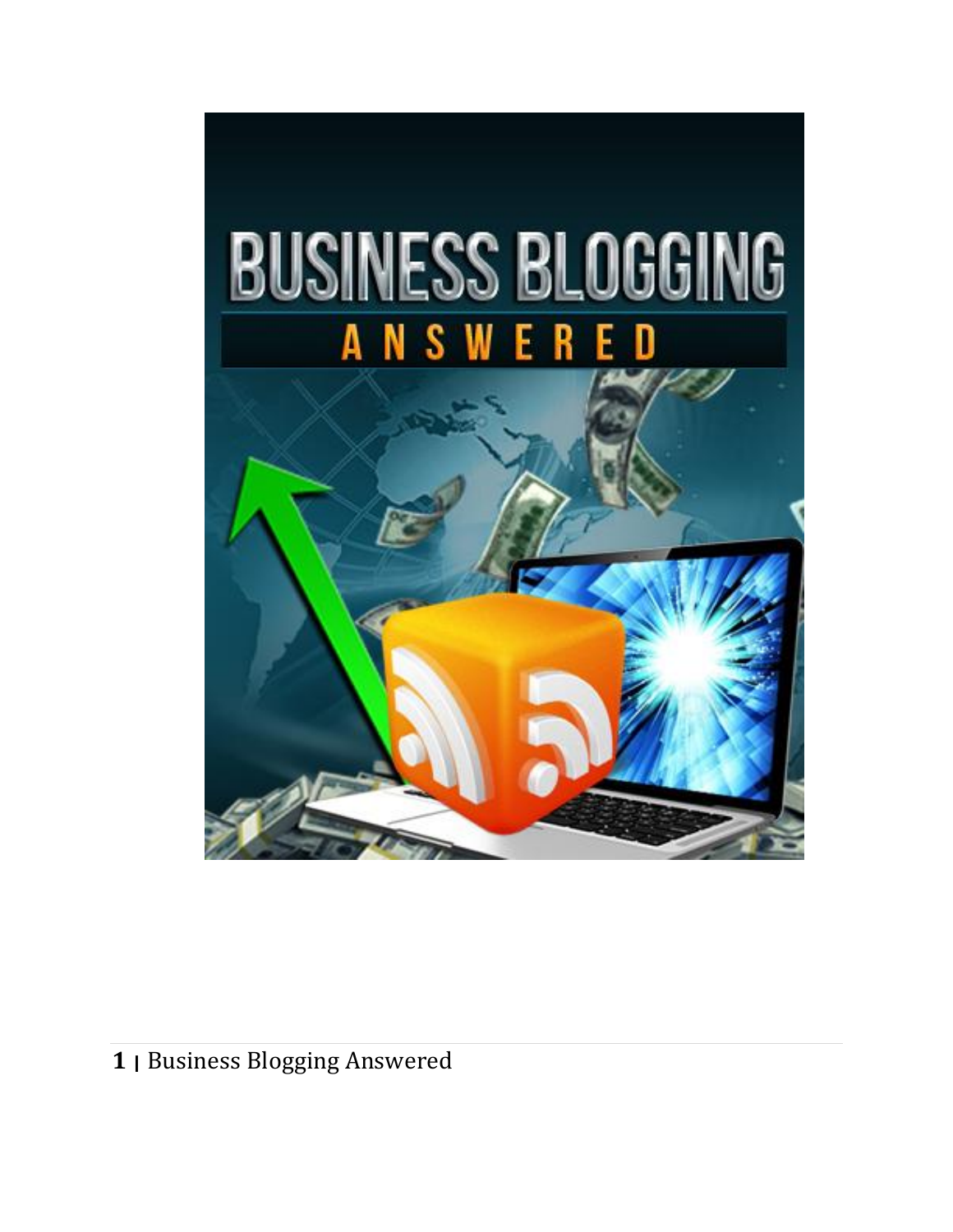# **Legal Notice:**

This ebook is copyright protected. This is only for personal use. You cannot amend, distribute, sell, use, quote or paraphrase any part or the content within this ebook without the consent of the author or copyright owner. Legal action will be pursued if this is breached.

# **Disclaimer Notice:**

Please note the information contained within this document is for educational purposes only.

Every attempt has been made to provide accurate, up to date and reliable complete information no warranties of any kind are expressed or implied. Readers acknowledge that the author is not engaging in rendering legal, financial or professional advice.

By reading any document, the reader agrees that under no circumstances are we responsible for any losses, direct or indirect, which are incurred as a result of use of the information contained within this document, including – but not limited to errors, omissions, or inaccuracies.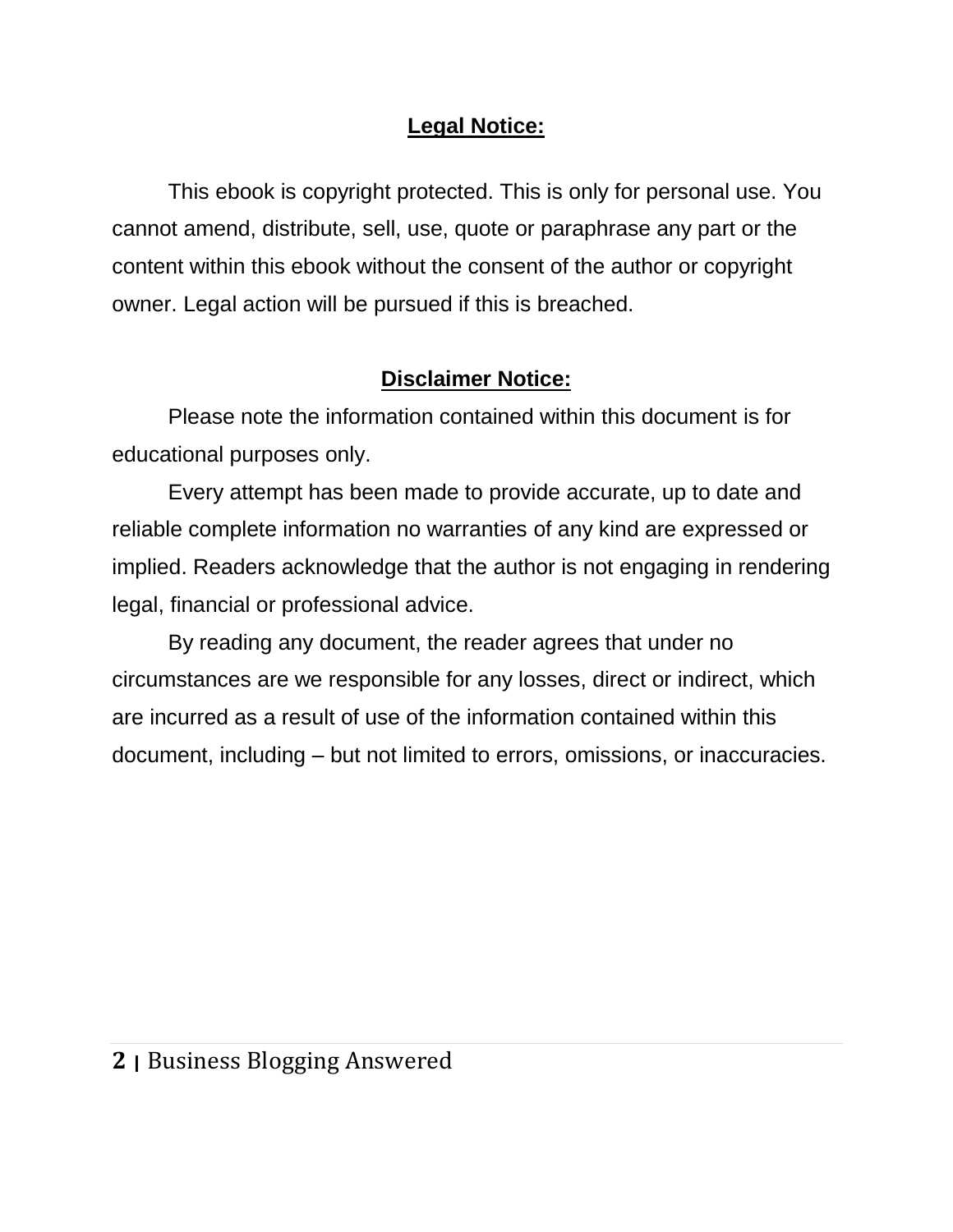# **Table of Contents**

**"I Thought Blogs Were on Their Way Out"………….………pg. 4 "What Kind of Blog Will Work Best for My Business?" pg. 13 "I Don't Have Time (or Skills) to Blog" ………………...……pg. 24 "What the Heck's a Plug In? Do I Really Need Them?" pg. 29 "How Will I Build a Following With my Blog?"……………pg. 33**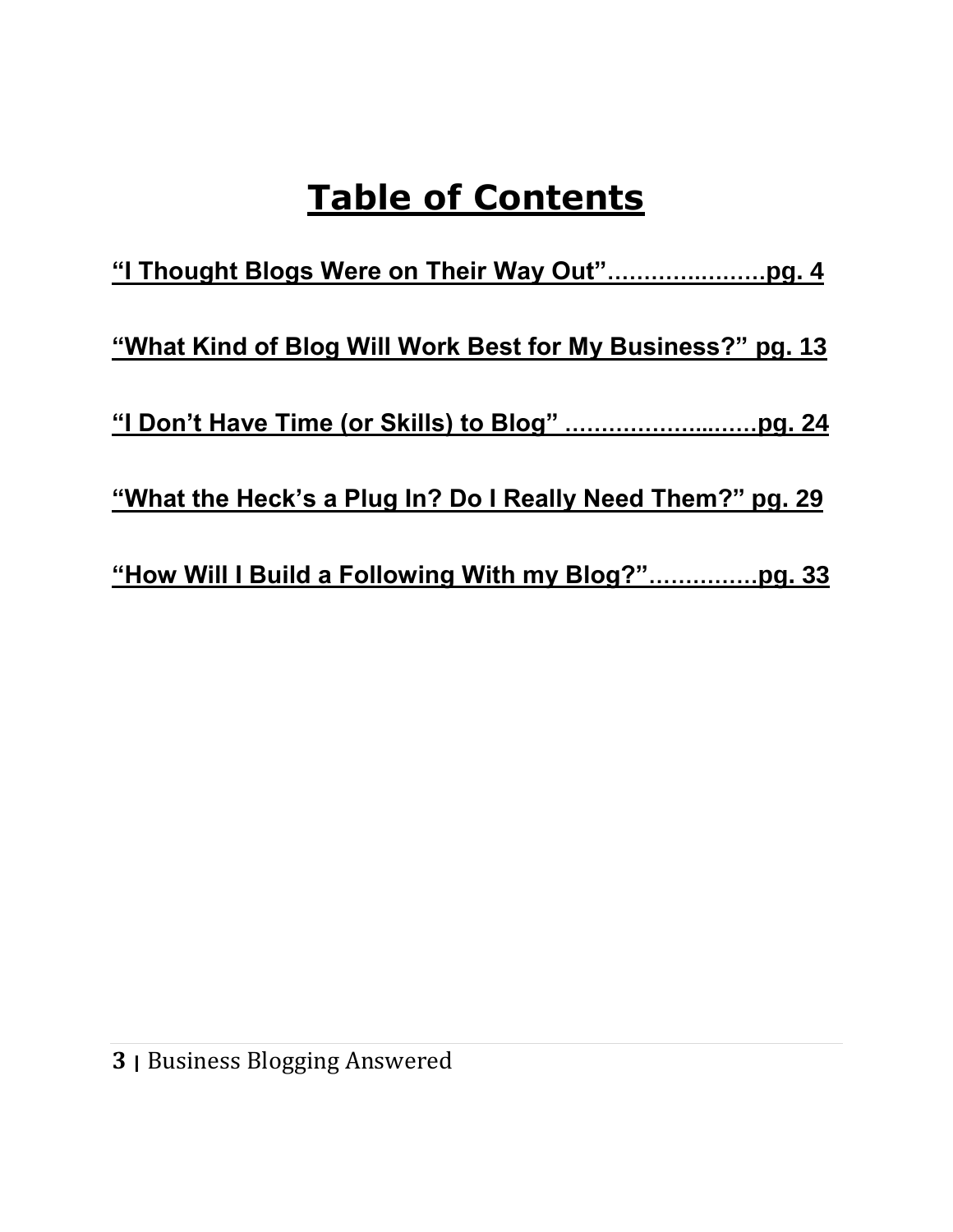# **Chapter 1: "I Thought Blogs Were on Their Way Out"**

Starting an online business? A wise word of caution and advice for you: *Don't overlook blogs and blogging.* 

At one time, blogs were considered the cutting edge of social media, but of late they've become almost blasé. After all, everyone's doing it. Because everyone's doing it, can blogging really be all that effective? How can one blog make a difference in a vast ocean of blogs on the Internet?

Statistics show there are 70 million WordPress blogs worldwide.<sup>1</sup> Notice that's WordPress blogs only, which doesn't take into account other blog platforms such as Blogger. Seventy million is a lot of blogs!

Such statistics can be discouraging. You may be thinking, "What's the use? Anything I submit will just get lost among so many others." If this describes your opinion of blogs, you may be missing an integral component of your online business-building toolkit. It's not a matter of your blog competing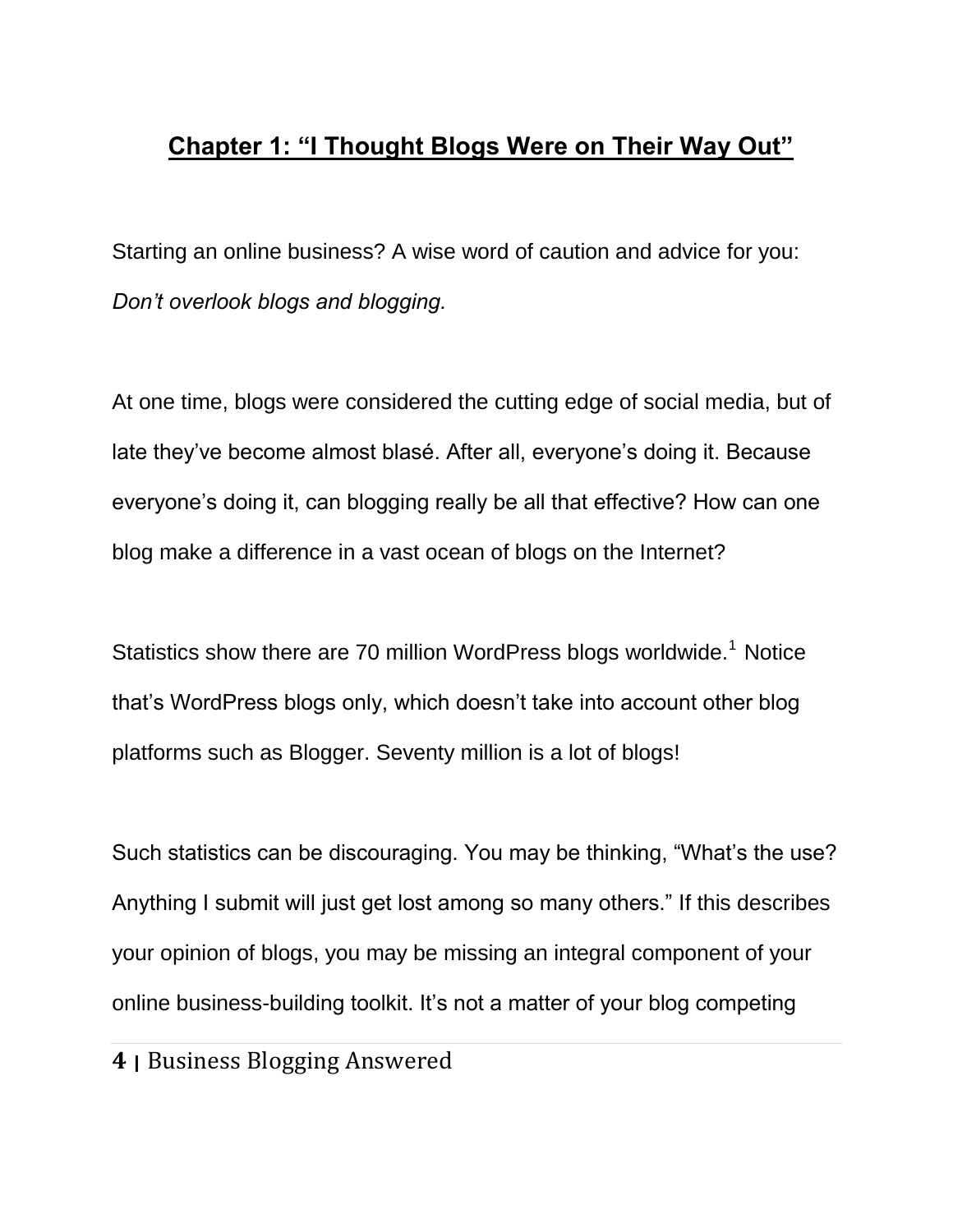with millions of others; it's a matter of understanding how a blog site can work in your favor to increase your online exposure, build your personal brand, and grow your business.

### **Blogs are Unique**

Keep in mind that blogs are quite unique in that they differ from your web site, your newsletters, bulk emails, and discussion forums. A blog can reach out to prospective clients and communicate with them in a friendly voice that is distinctively yours.

# **Blogs Provide Unique Content Which is the Heart of Search Engine Optimization (SEO)**

In order to be successful, online entrepreneurs must be *seen.* If your business URL shows up on page four or five of a search-engine search, it's lost to the world. One of the best methods to increase ranking is to have your business name, your business site, your business entity enhanced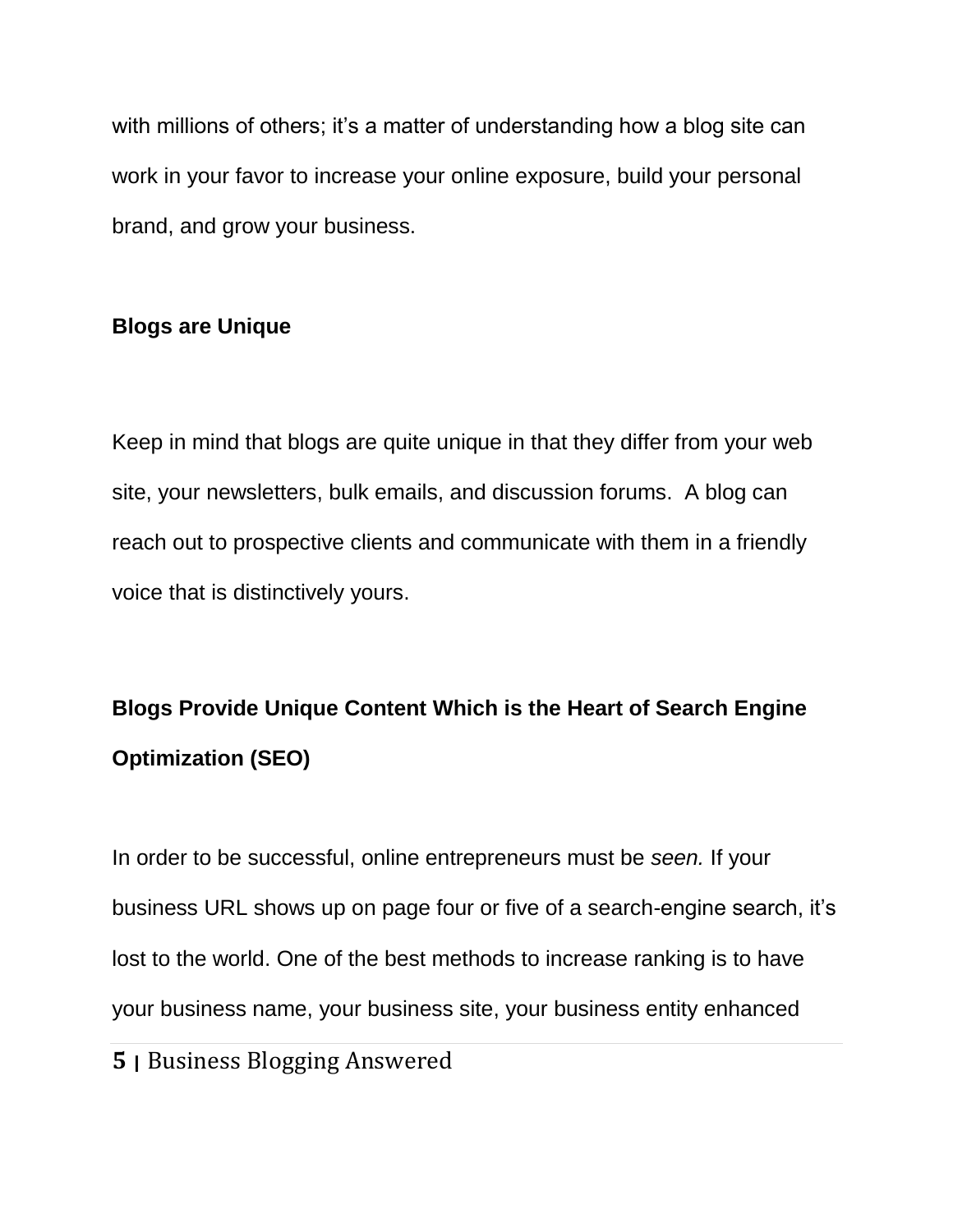with *unique content*. (In this case unique content simply means it's not made up of blocks of cookie-cutter information.) While this content can refer to the website itself, one of the more effective means of adding unique content is through regular, consistent blogging.

Early on in the social media era, the practice of "stuffing" websites and blogs with duplicate content and keywords was rampant. The idea was to try to trick the search engines in order to gain those high rankings. But those days are over.

An increase in ever-developing technology means that today's search engines are too sophisticated to be fooled. This is a good thing because it weeded out those who wanted to take the shortcut  $-$  the easy way  $-$  to online recognition. It cleared the way for those whose intent is to build an authentic business presence. Hopefully, that includes you!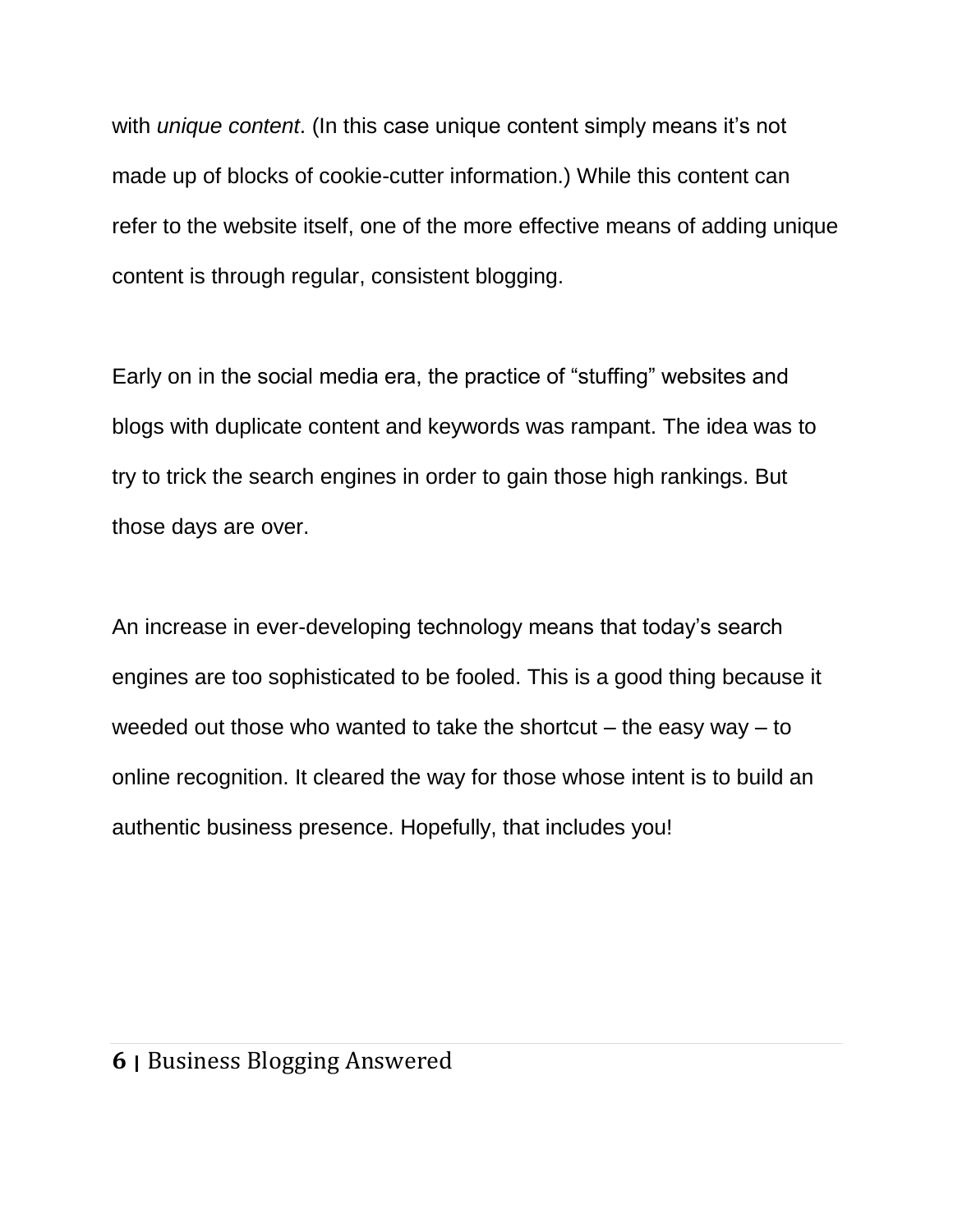### **Blogs Increase SEO Ranking for Your Business Website**

The technique of partnering a blog with a business website will always be a winner for an online business. Because a well-written, well-maintained blog is always changing and growing, it serves as a catalyst for increased SEO ranking.

Another technique for increase ranking is to feature targeted keywords within your blogs. These specific keywords will be the few keywords which visitors search out to ultimately reach your blog. The more targeted your keywords, the greater your chance of high rankings.

### **Blogs Can Capture Contact Information and Build a Following**

Most blog platforms (more about specific blog platform choices later) allow the capability of a *web form* to be placed on your blog page. If a visitor is interested in a particular business offer, they are invited to leave contact information in order to receive the offer. (Such as a free informational ebook.)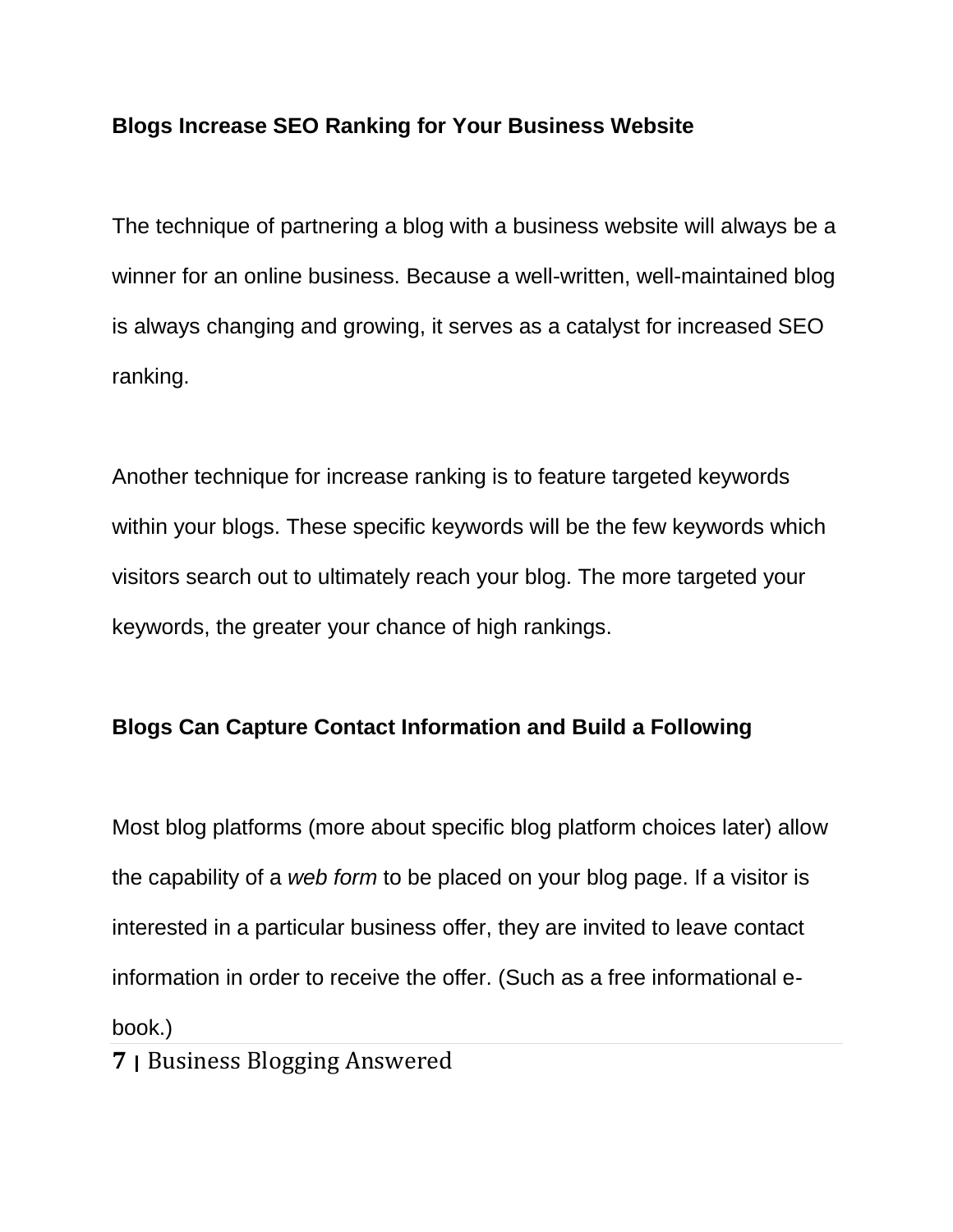As visitors leave contact information, you are now building a contact list. The larger, more targeted your contact list, the more receptive will be your following. When you contact them with a special sale, or new products, these followers are much more likely to purchase from you.

### **Blogs Can Be Monetized**

There are many ways in which a blog can be monetized. If you were thinking of your blog only as a way to get your information out to the public – start thinking outside that narrow box.

As you create a wide audience in your particular niche, it is possible that a sponsor might be interested in your following. That sponsor would then underwrite the blog expenses. Many companies have done this to build brand awareness and promote their products.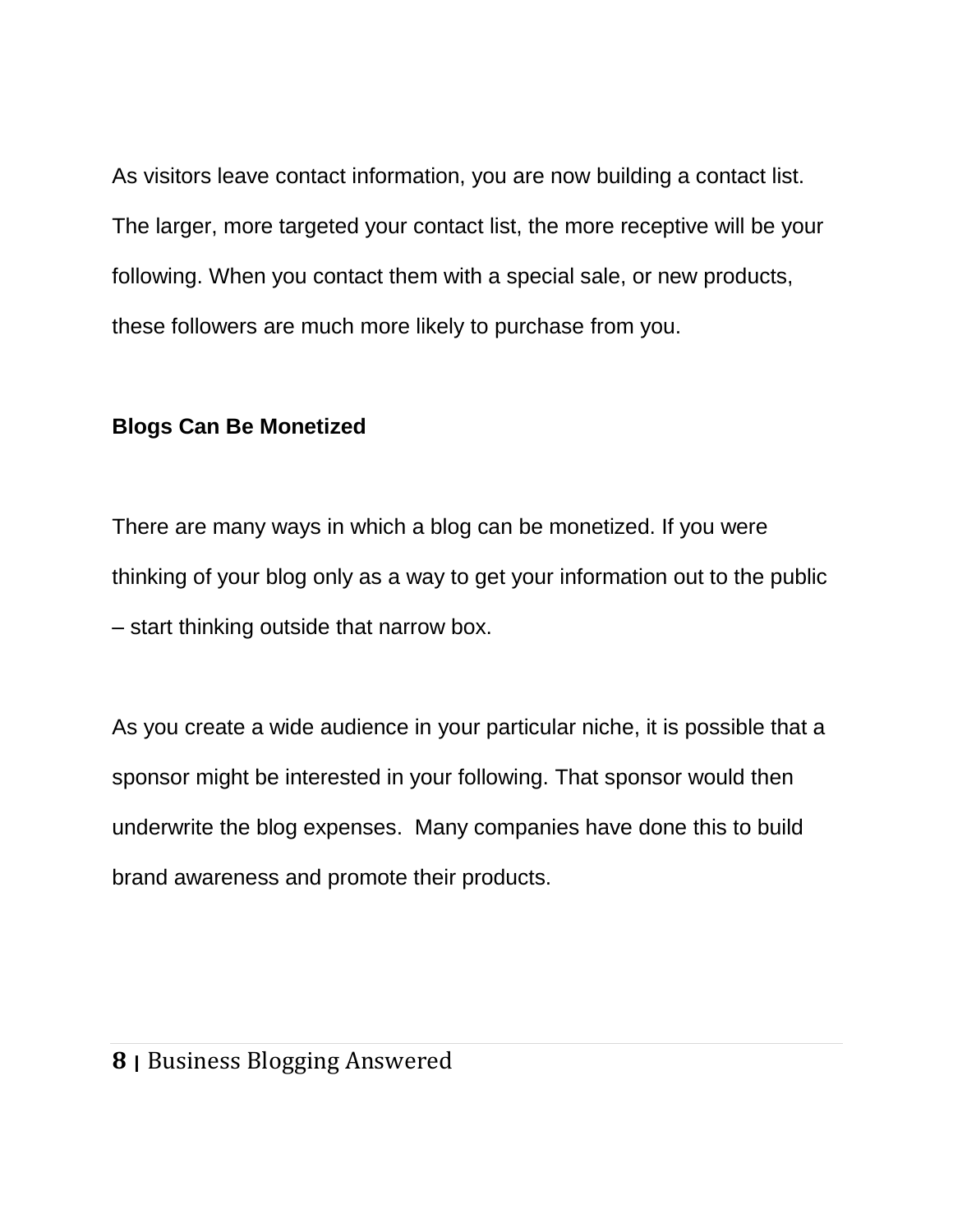Ads can be included on your blog. These might include text links, banner ads, or promotions for affiliate programs. Affiliate programs might include Google AdSense, Amazon Associates, eBay Affiliates and Pay-Per-Post. As a blogger, you can sell your own electronic products such as e-books and special reports. There are also opportunities to make money by reviewing products, events, and other businesses.

# **Blogs Enhance Online Presence; Establish You as** *Expert* **in Your Niche**

Blogs can be an amazing catalyst for showcasing you and your information. It matters little what niche you are in, providing consistent unique, valueladen content in your blog will draw visitors to your site and build your following. Because you are providing information people are looking for, you will become established as the *go-to* person in your particular niche.

### **Archives**

The matter of archives on your site at first may seem inconsequential; however, it's quite an amazing feature. A feature that will serve you well. As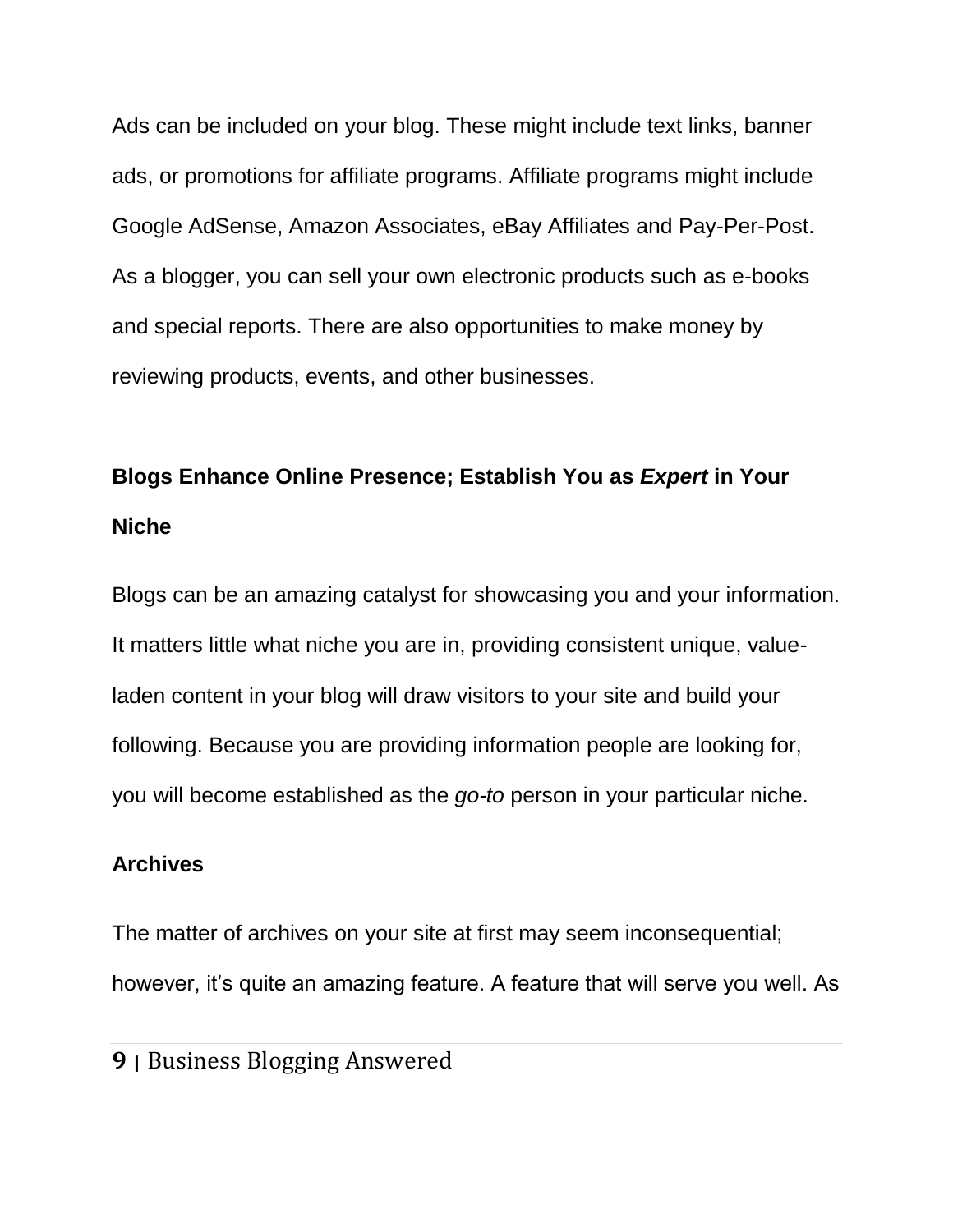your posts become dated, your site is designed to remove them from the home page and into the archives. Instead of you updating dozens of pages every time you add new posts, your platform does the work for you. Each new post is added to the top of the home page, the oldest one moves off and the archives are rearranged.

Your archives are then organized for easy indexing by search engines. You can specify how you want them organized – by month or week – whatever works best for your site.

#### **Blog or Website?**

As an online business person, you may think that since you have an active and effective website that that is enough. At one time that may have been true, but no longer. The more social media takes hold of the business culture, the more avenues are needed to connect with potential clients.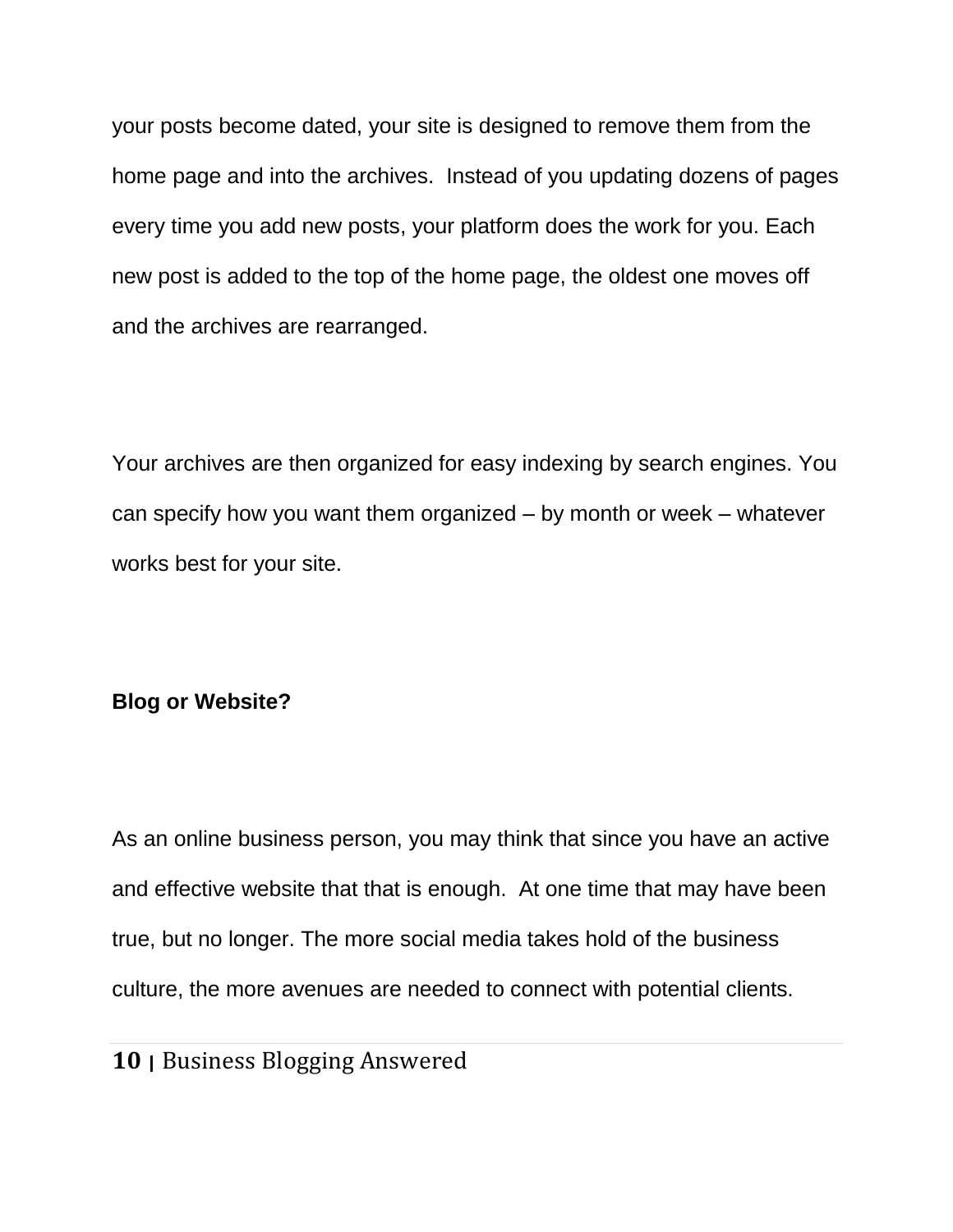A website tends to be somewhat formal, with the contents often stuck in one position. Even websites that are updated on a regular basis usually involve only minimal changes. Add to that the fact that if you retain a web designer, website updates can get costly.

Your blog on the other hand will be more chatty, more informal, more open to interaction with followers. The level of control is in your hands. Theme, colors, and background can all be changed quickly and easily. Every time new material is added, which may be two or more times a week, the SEO ranking improve.

Another question that comes up is the choice between a discussion forum and a blog site. After all, discussion forums invite interaction. Here again, the difference lies in the tone and style. A discussion forum is rather like a central bulletin board where voices, thoughts, and ideas are coming in from every direction. The forum cannot live without the outside input.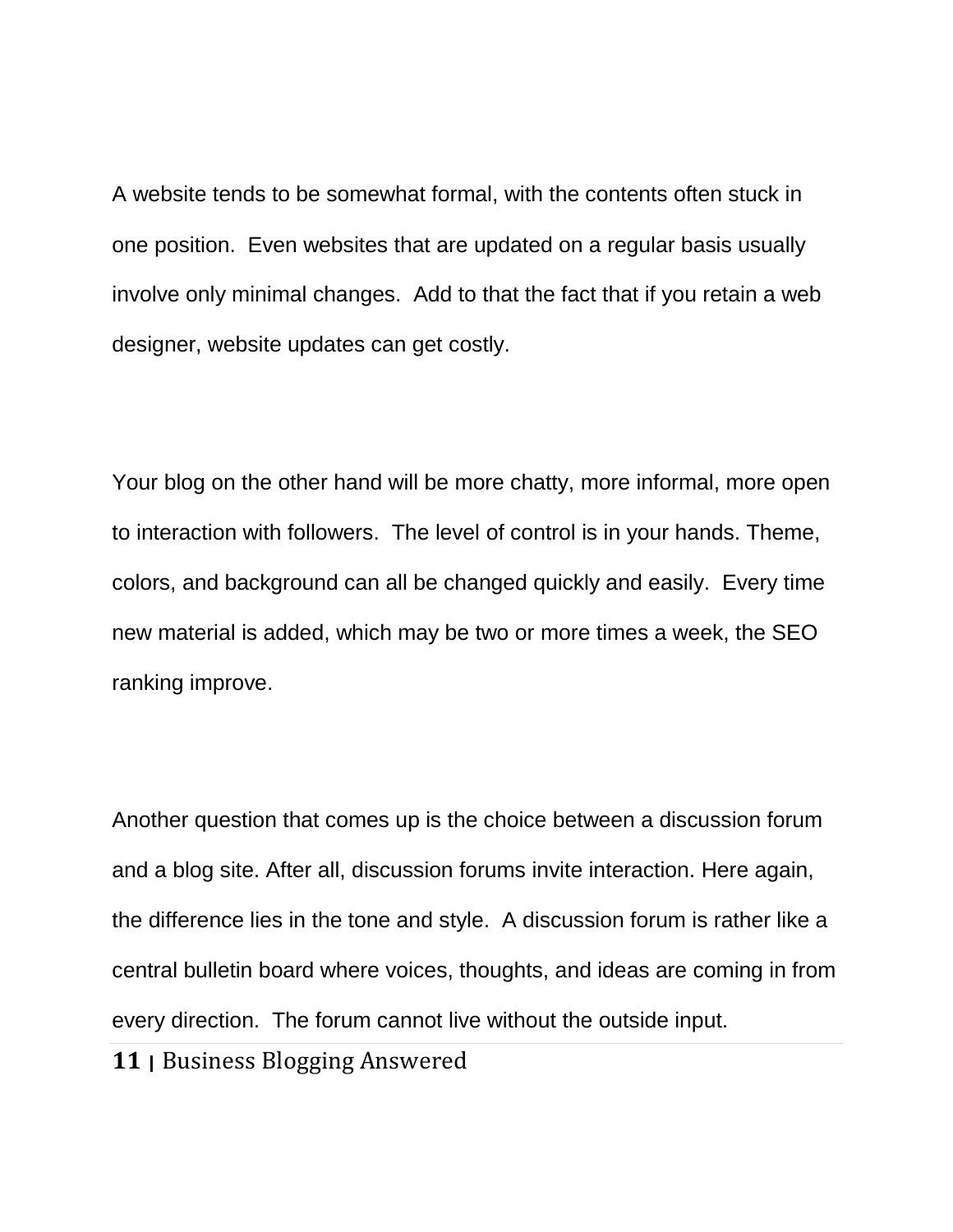A blog is controlled by the author and can get along quite well without comments or input. While feedback is desired and preferred, it is not vital to the life of the blog. The other, and most significant difference, is that the author's personality and voice comes through the blog loud and clear. Not true with a discussion forum.

This overview not only shows the many advantages of creating and maintaining a blog site, but also how blogs compare to a website and a discussion forum. These facts should work to convince you that blogging is anything but blasé. Blogging truly is one of the most effective, and least costly, ways to effectively build a successful online business. If you've now made the decision to move forward to create and maintain your own blog site, let's take a look at the next step.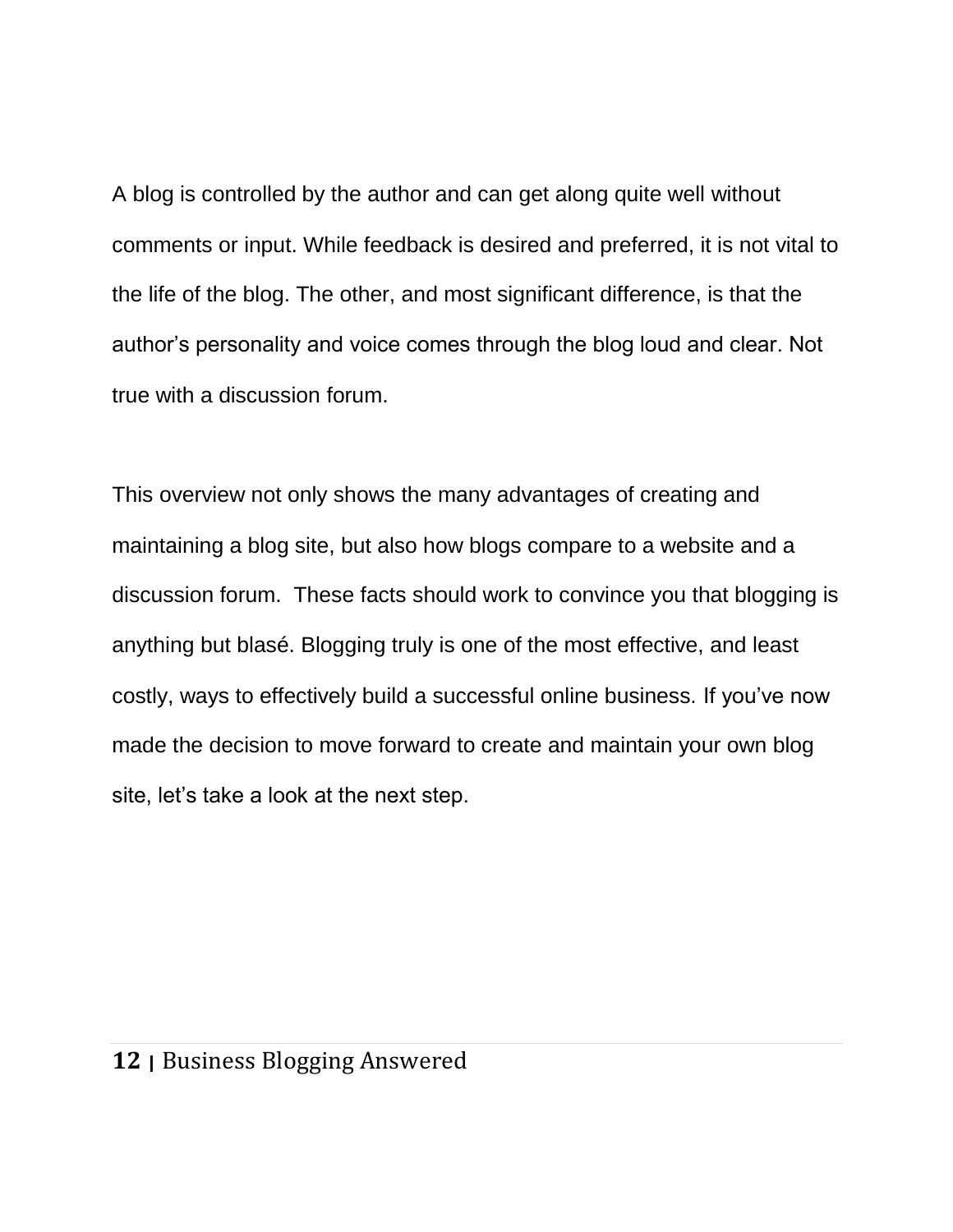# **Chapter 2: "What Kind of Blog Will Work Best for My Business?"**

The first step after you've decided to begin your blog is to choose your platform. The two most popular are Blogger and WordPress.

## **Blogger**

Blogger is owned by Google and it's free. That's two big advantages at the outset. Because it's Google-backed, you will seldom if ever experience down time or hosting problems with Blogger. Yet another advantage is the fact that a Blogger account is almost impossible to be hacked. That measure of safety is reassuring to many. And last but not least in the list of Blogger advantages, posts published on blogger are indexed quickly simply because Google owns it.

Because it's free and is so easy to use, Blogger is one of the best ways for a beginner to get started and get the feel of being an authentic blogger. You can be up and running in a matter of minutes.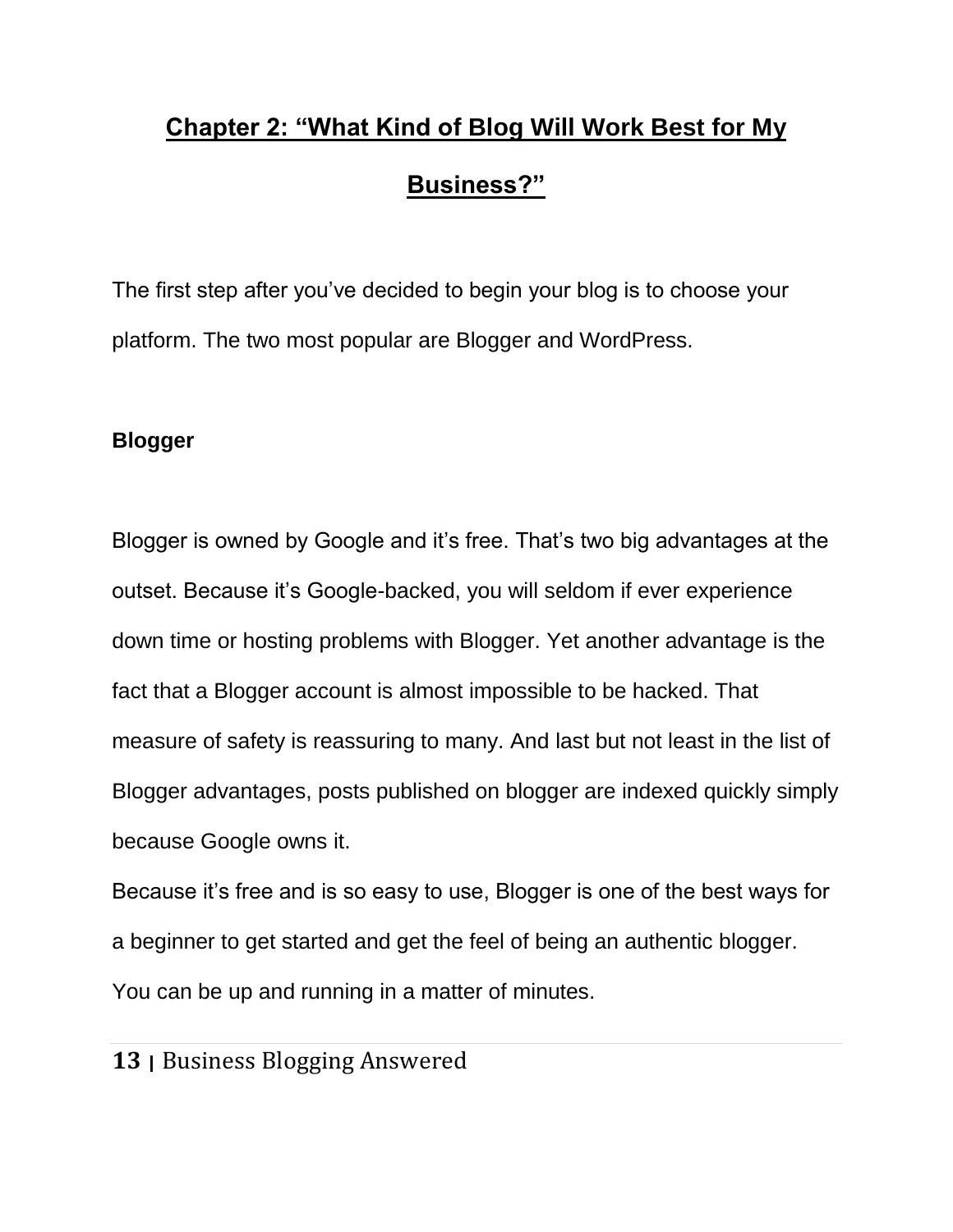### **WordPress**

Because WordPress offers two different choices newbies find it somewhat confusing. However, when you take a closer look, it's really straightforward

### **WordPress.com**

WordPress.com is a free service much like Blogger. Because it's free and because there are only a few bells and whistles, it makes everything quite simple. You are never concerned about upkeep, storage or maintenance. On the down side, you take what is offered. Your choice of themes and options is limited to what is made available to those who want a free blog platform. Because you are not the owner of your blog (you are more like a renter or a borrower of the blog), this means you have limited control.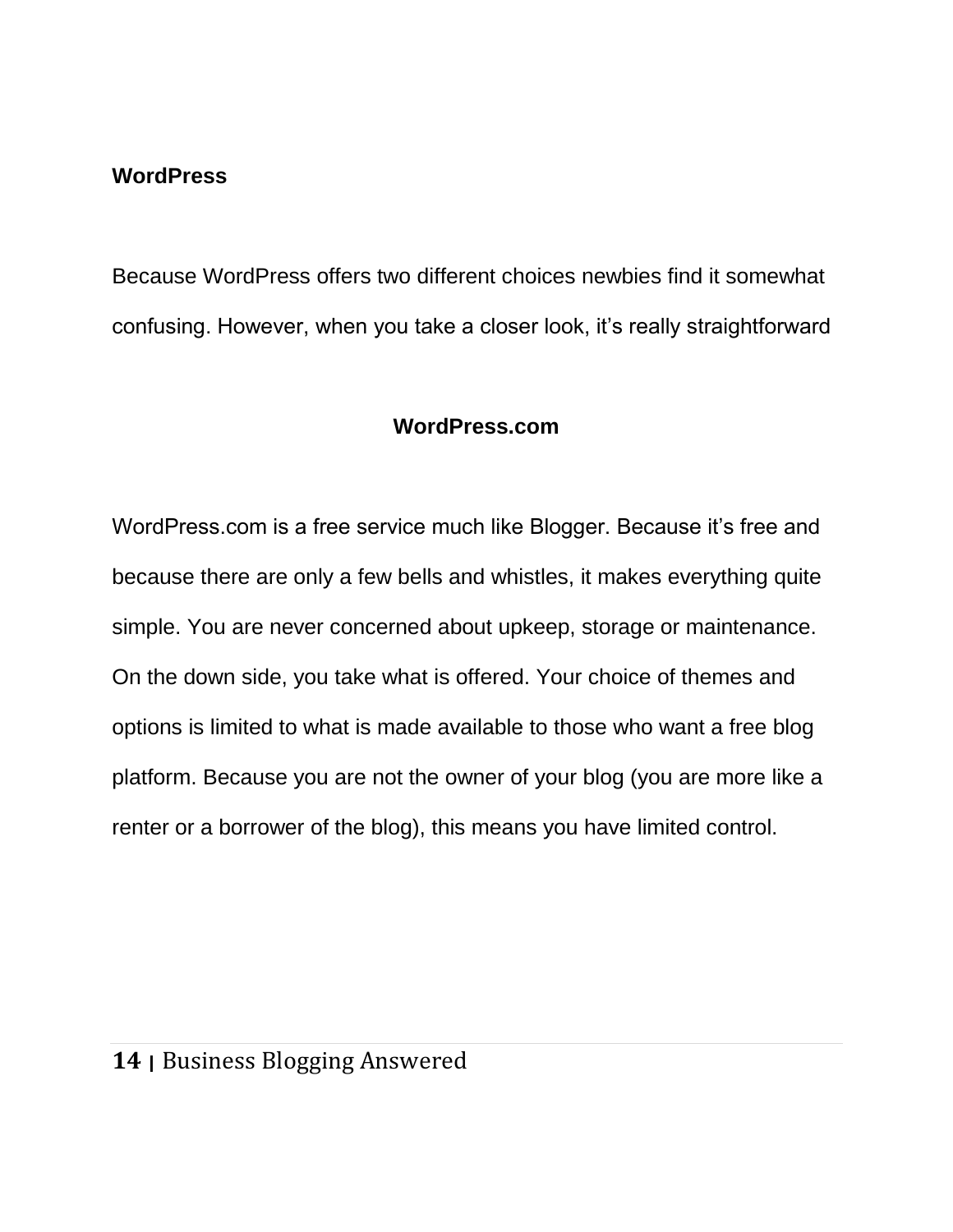## **WordPress.org**

With WordPress.org you can install it independently on any hosted website in addition to using it on the WordPress website. Now you have complete control of the bells and whistles available that you choose to install. This includes a large selection of themes (layout and background images), as well as plugins.

You own it and therefore have complete control (this is why it is called a *self-hosted blog* since you manage it yourself). Another great advantage is your ability to use your own domain. By using your own domain you will more effectively build your brand.

The only downside is that WordPress.org comes with a fee and you are now responsible for upkeep, storage and maintenance.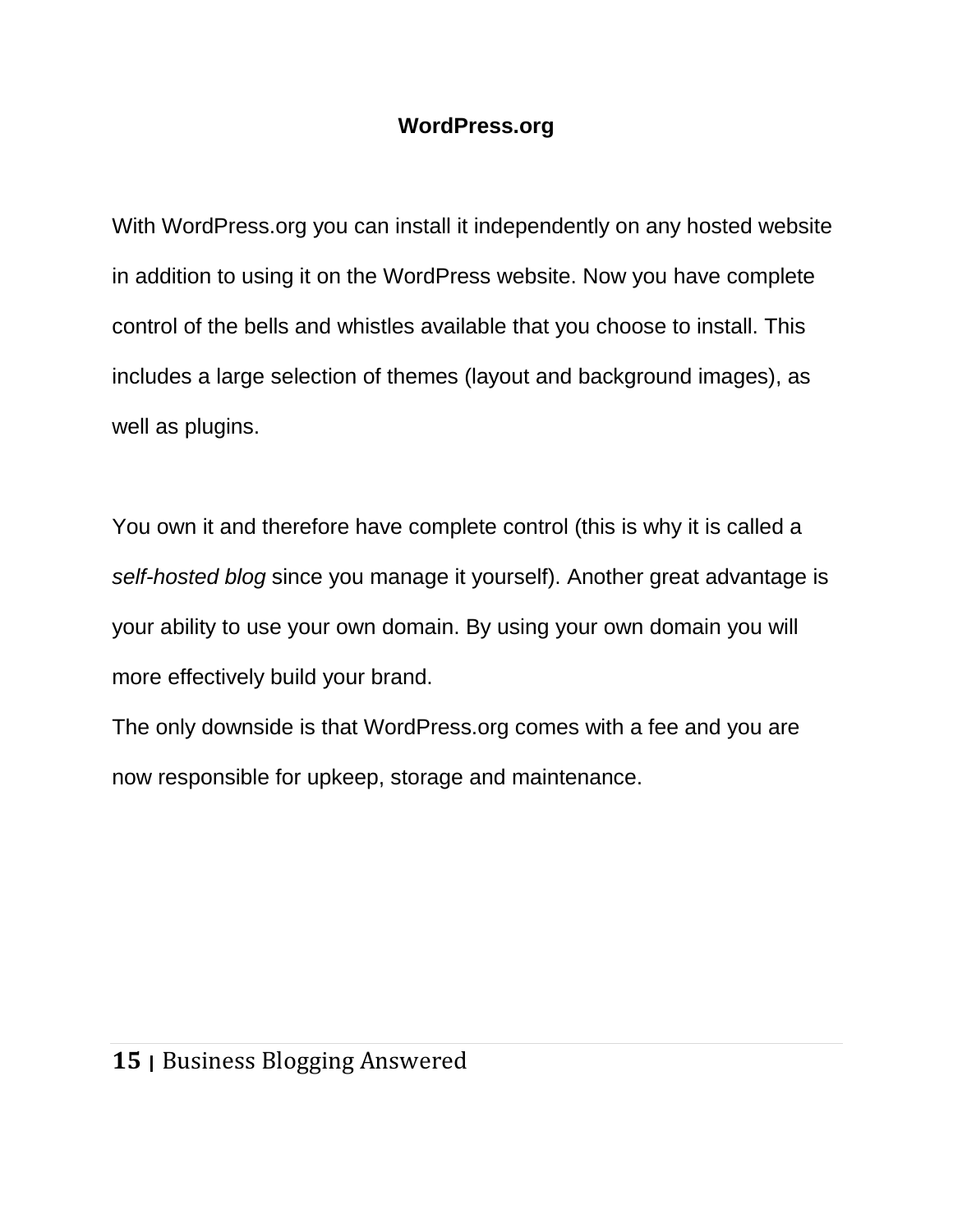# **Blog Hosting**

If you choose to go with WordPress.org, you will need a web host. If you already have a website, it's possible to use the same host for both your website and the blog site.

Some hosting services present different types of packages, each with its own price and different range of benefits. Prices may range from \$4.25 a month to over \$40 a month. That's a pretty wide range of cost, which is due in part to the features included within each plan. Some hosting companies offer low rates simply to grow their brand.

If your blog will be using multimedia such as photo albums or audio, you will need a platform that supports such features.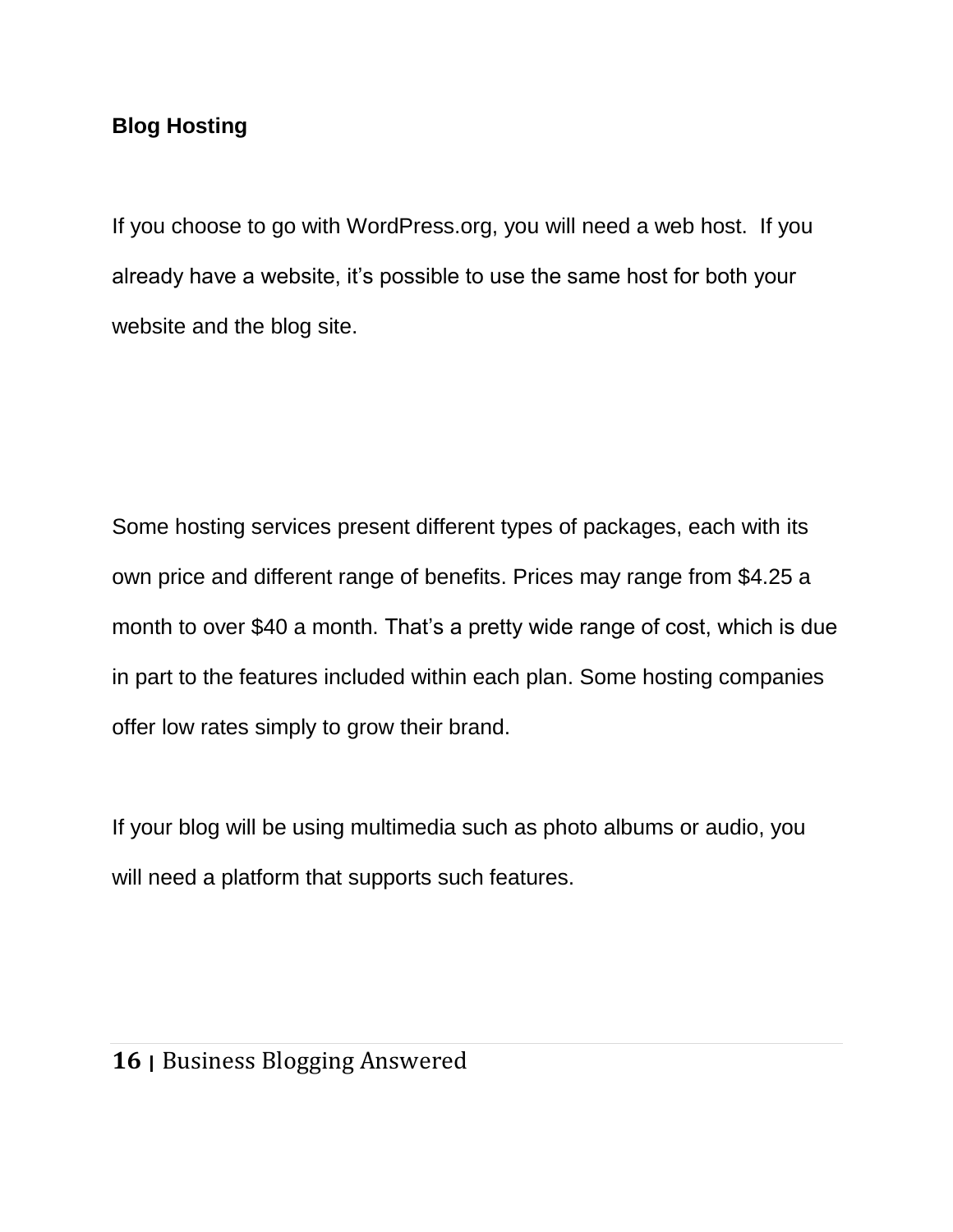### **What's Out There?**

You may want to invest the time to study other blog sites before building your own. Get an idea of what's out there; what's working and what's not. The more blogs you read, the more you will grasp the different styles and subject matter out there.

Additionally, you will want to outline your objectives and clearly determine the desired outcome of your blog site. When you know for sure what you are trying to accomplish, the direction to take will be much clearer.

Be aware that there are almost as many types of blogs as there are bloggers who create them. They range anywhere from moms describing their day, to politics, to philosophy, to historical trivia, and on and on the list goes. For this book, we're focusing in on blogs that are designed to enhance and grow your business.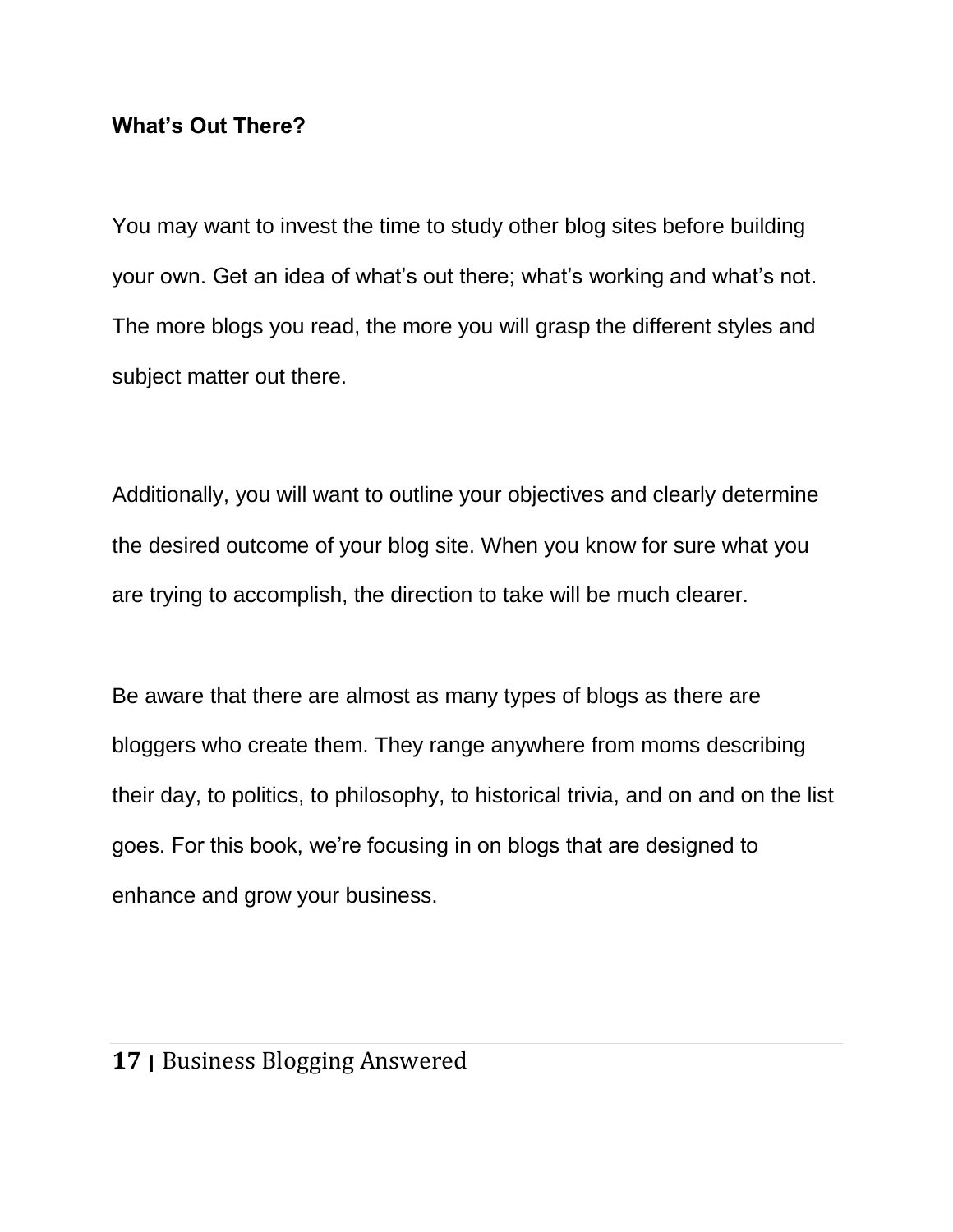# **Avenues for Blog Research**

Blog *ecosystems* are sites that are used to monitor millions of blogs every minute. At one time there were several such sites; however the load became so gigantic that many have shut down. At this time one that is still standing is<http://technorati.com/>

Another area to use for research are blog search engines and directories. These include:

Blogwise [\(www.blogwise.com\)](http://www.blogwise.com/)

Blogarama [\(www.blogarama.com](http://www.blogarama.com/)

Globe of Blogs [\(www.globeofblogs.com\)](http://www.globeofblogs.com/)

It's a simple matter to register your blog site with any one of these

directories. It's just another way to increase exposure on the Internet.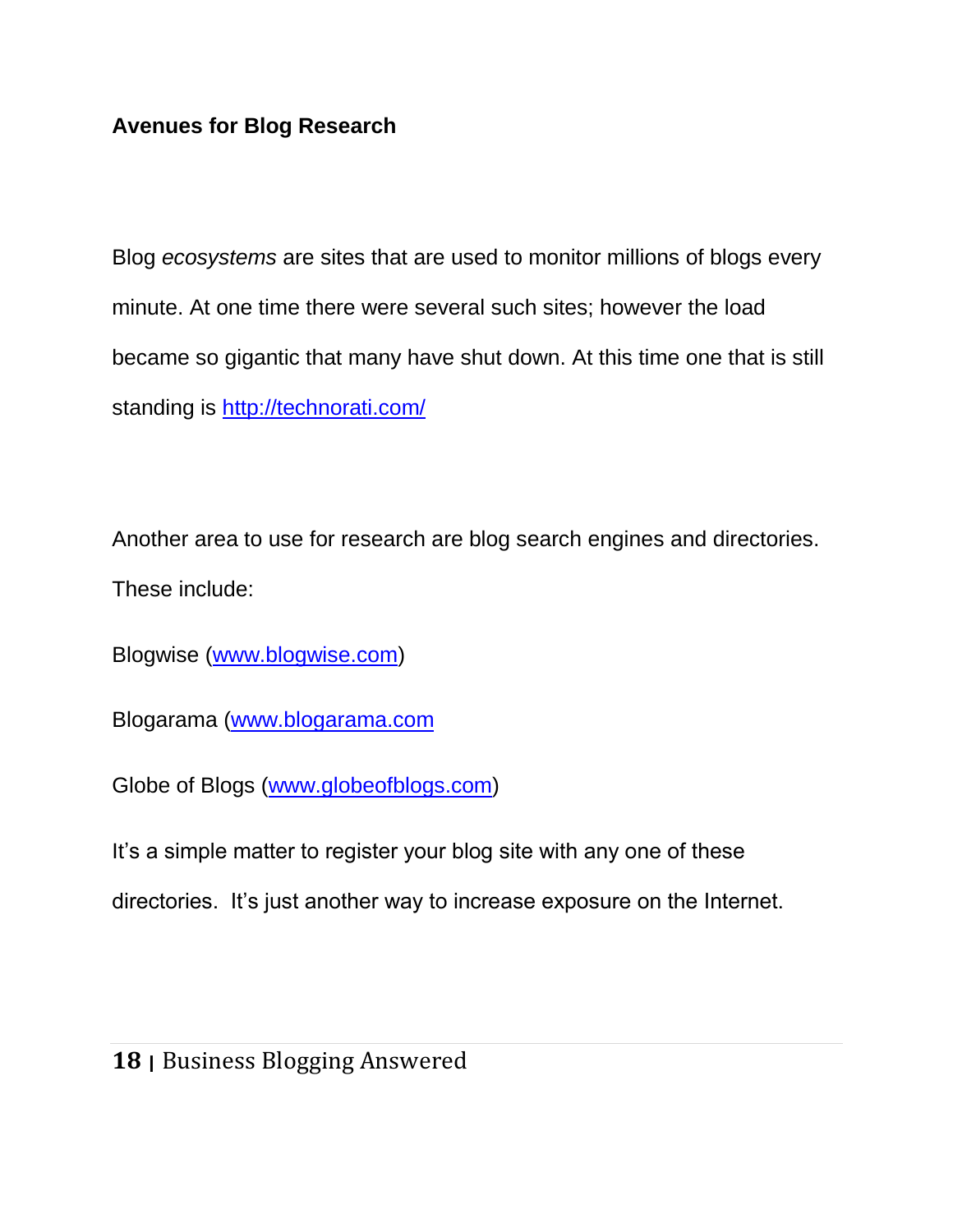Your blog site will have what's known as a *blogroll.* This is your own list of your favorite blogs and web sites. When you land on a blog that you like check out *their* blogroll. This practice could lead you to other complementary sites and give you more creative ideas.

Whatever route you chose for research, it will not be wasted time. Soon you'll be well versed in what's out there, and in turn you'll have a better idea of what you want in your own blog site.

## **Your Niche**

What is the niche to which your business is connected? Who is your target audience? What does this audience want in the way of information? Are they back-to-the-earth people who want to know how to grow a backyard organic garden? Are they avid golfers who want to improve their game? Are they quilters who are in search of patterns and new quilting ideas? Are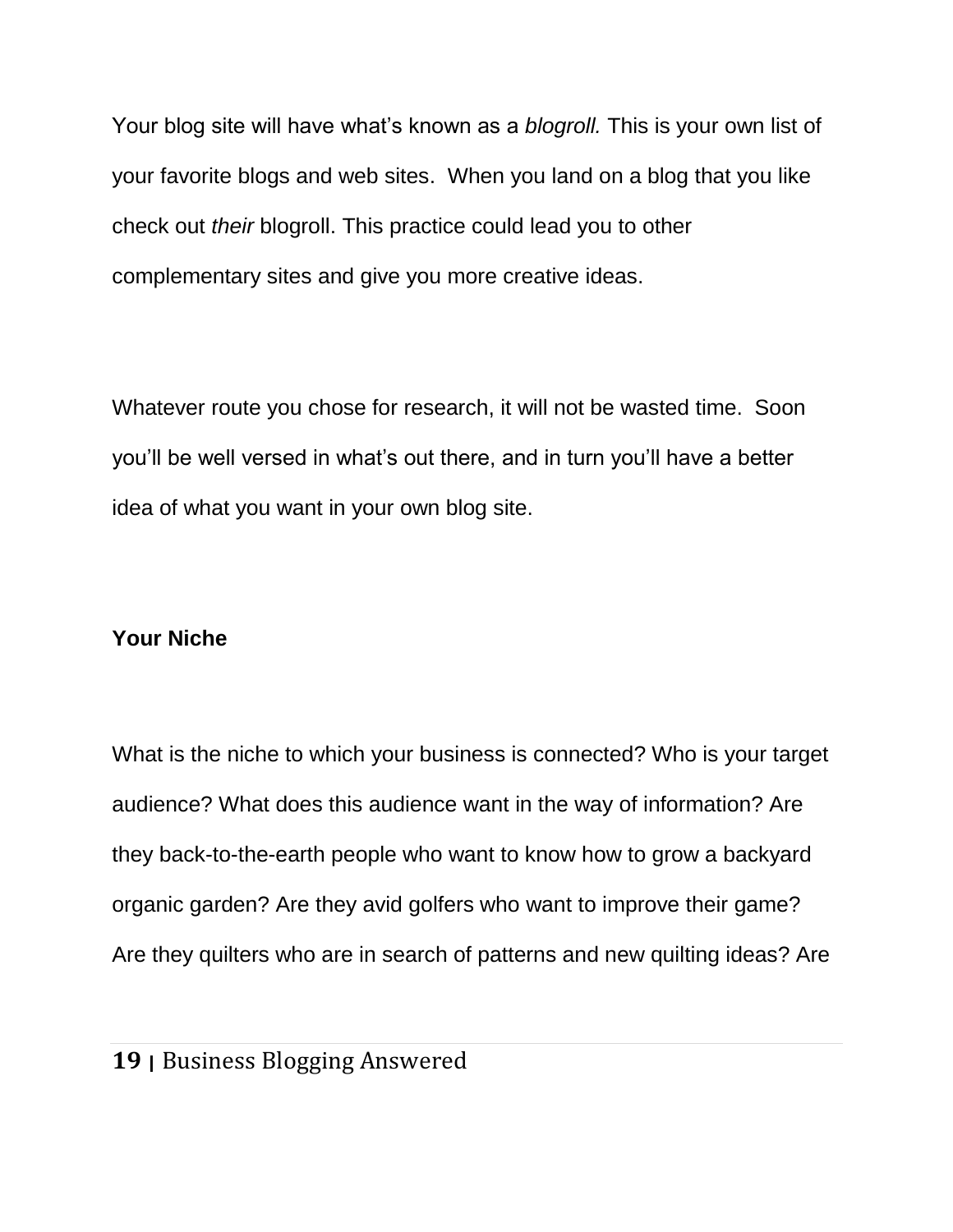they affiliate marketers who desperately need someone to lead them through the minefields of scams?

No matter what the niche, no matter what line of business, you can create a blog that will draw your targeted audience to you and the products you offer.

# **Personal Blog**

People who enjoy writing, who enjoy storytelling and chronicling of events are the ones most likely to write a personal blog. This type of person may or may not have a business to promote. Can a personal blog work to enhance a business? Indeed it can.

Case in point, a veterinarian began a blog to share with his clients events from his childhood – how he built his own aviary as a teenager. He went on to tell of his years in college and vet school, and the trials of his early years in practice.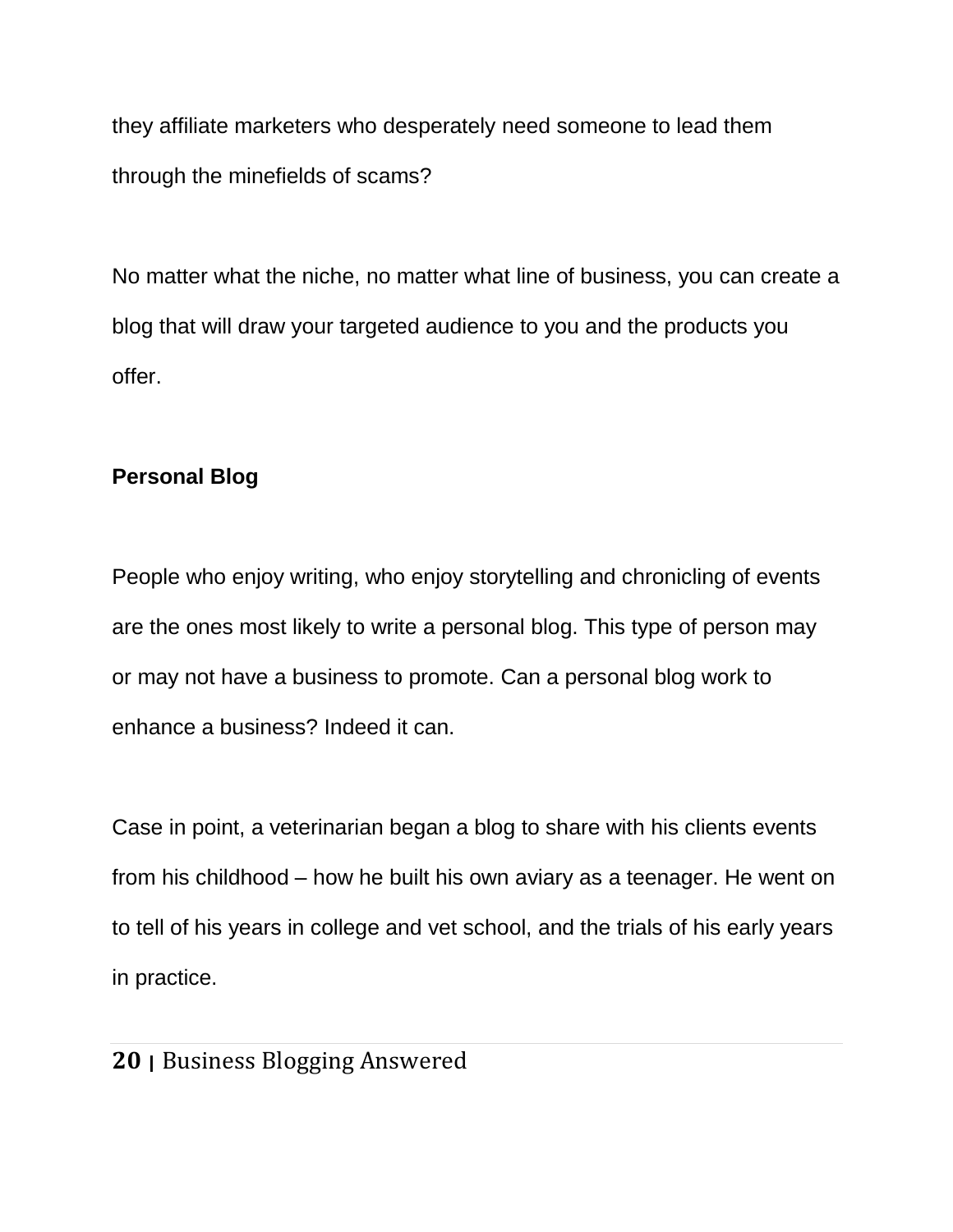This series of blogs presented a side of this practitioner that made him more real to his clients. He knew from the outset that he didn't want to write solely about the medical problems of the animals he treated – although he did include informational blogs as well.

Because people do business with people they *know, like* and *trust,* it never hurts to weave personal insights and musings in with the business blogs.

A word of caution – balance is of primary importance here. While visitors want to get to know you, they will become quickly bored with insignificant details of your personal life. Use discretion.

### **Business Blog**

**21 <sup>|</sup>**Business Blogging Answered Business blogs can include tips, techniques, how-to's, and behind-thescenes information about your particular field. What is it about your products or services that are unique? How do your products and services benefit your clients? Because you're familiar with your line of business, you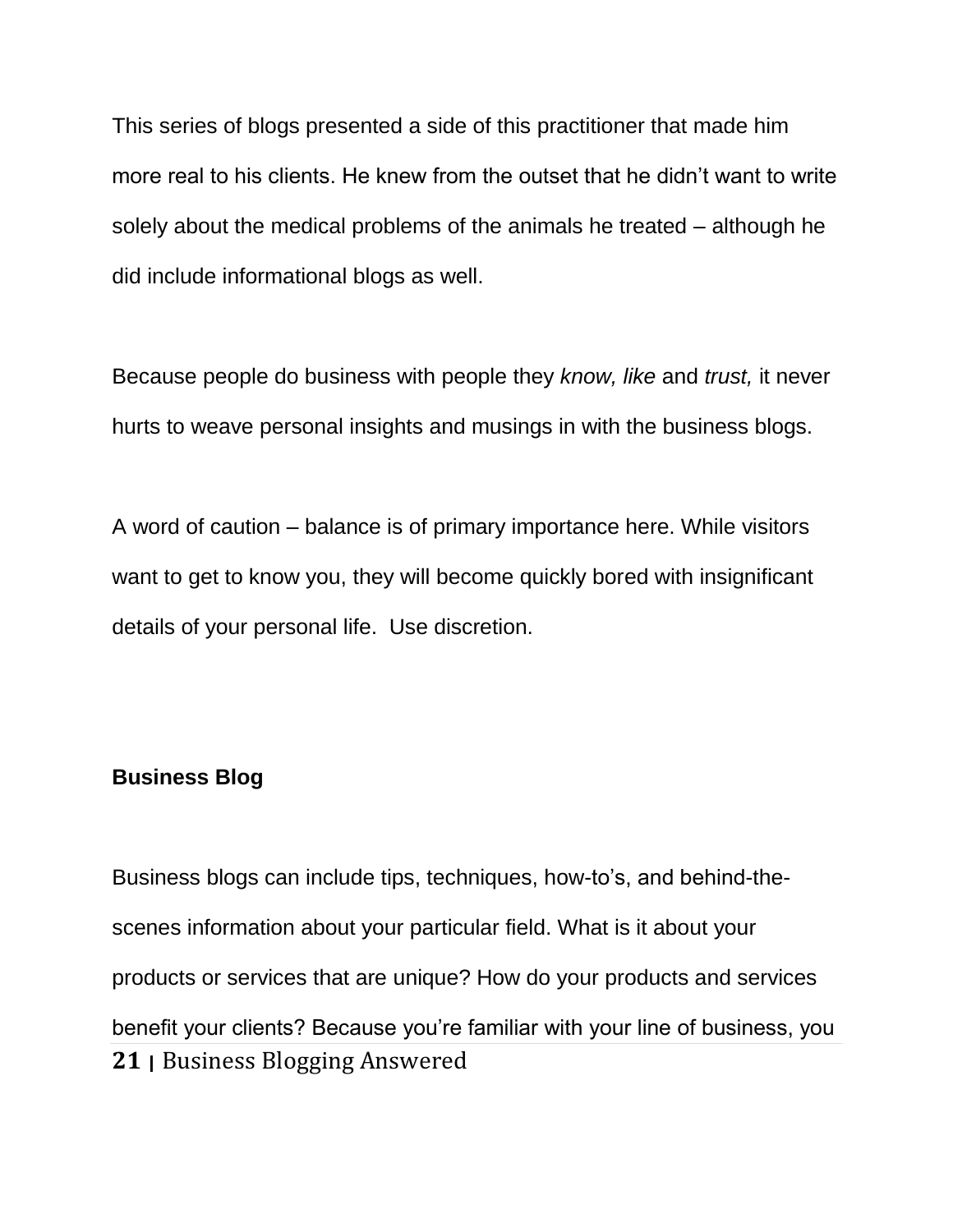will know what your followers are looking for. It's up to you to provide exactly that.

# **Technical**

Your business may be about such things as online software, day trading, creating web designs, introducing the latest mobile apps and the like. The world of tech-y blogs is growing by leaps and bounds. This may be more the flavor of where you fit and what you have to offer. By staying on the cutting edge of what's happening in the tech world, you can build a sizeable audience of targeted followers. As a result, your online business will grow.

## **What Will I Write About?**

While your blog may begin with a number of lively posts about you, your business, your niche or industry and so on, after a time that initial thrust can reduce to a mere trickle. There are a couple of remedies for gleaning fresh ideas.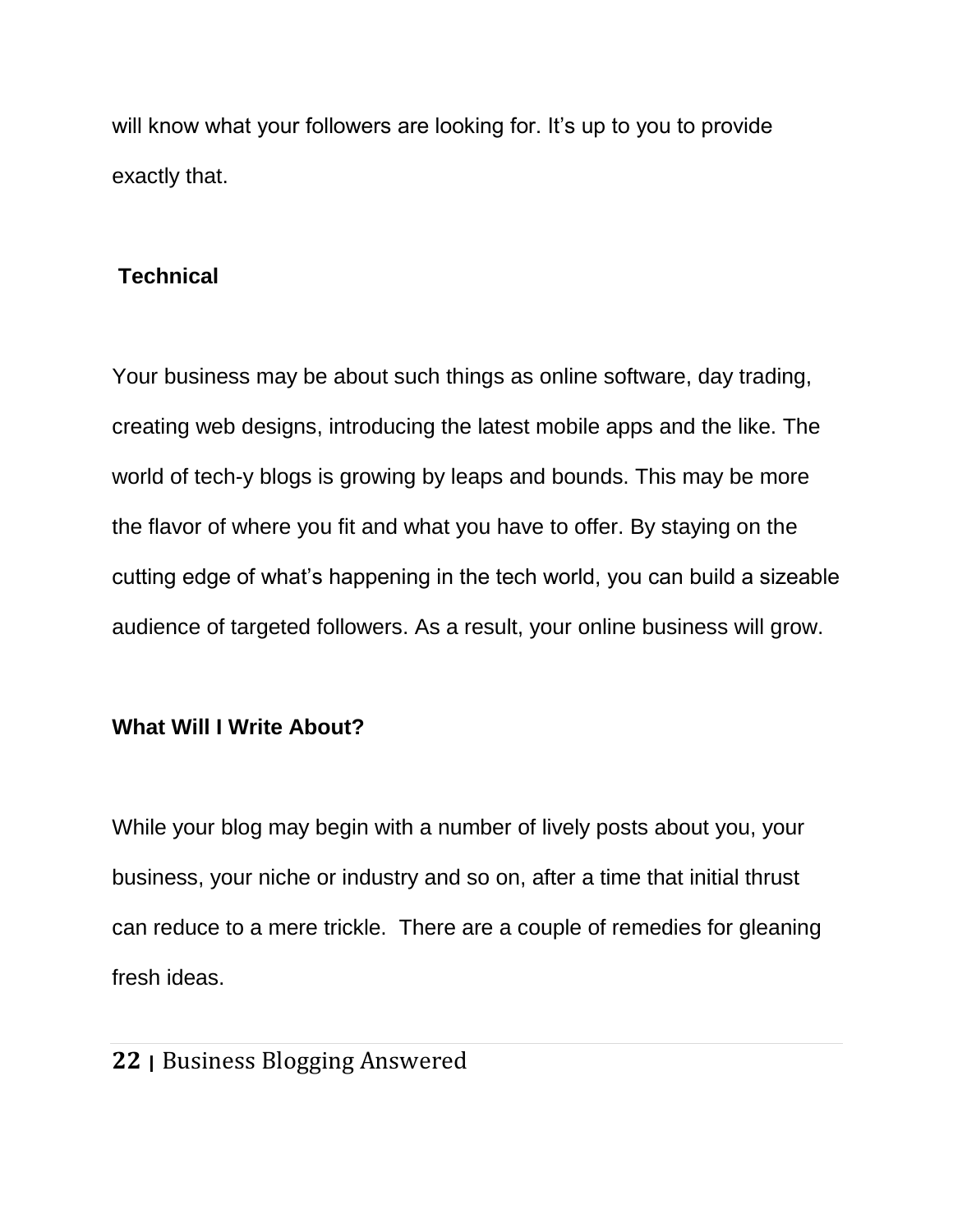Let's say your niche is in day trading, or the Forex. Visit a press release site such as PRWeb and run a search on Forex. There you will uncover a wide variety of newsy tidbits, any one of which will make a great blog.

Using this same niche idea, yet another strategy is to run a Google search for "Forex blogs," or "day trading blogs." Within seconds you are connected to others in your niche that may have inside information of which you were not aware. If you want to deepen the search use the keywords "best Forex blogs." What will come up is a top ten list – or even a top five list – of what are considered to be the best in that niche. Here again, you have not only fresh information, but many potential contacts.

With the entire Web at your fingertips, and your imagination to help, you will never be short of ideas for blogs.

**23 <sup>|</sup>**Business Blogging Answered Now you understand that once you've decided to become a blogger, you first must choose your platform, and then you must choose the type of blog you will write. Starting with the right foundation and moving in the right direction will save time and eliminate frustration further on down the road.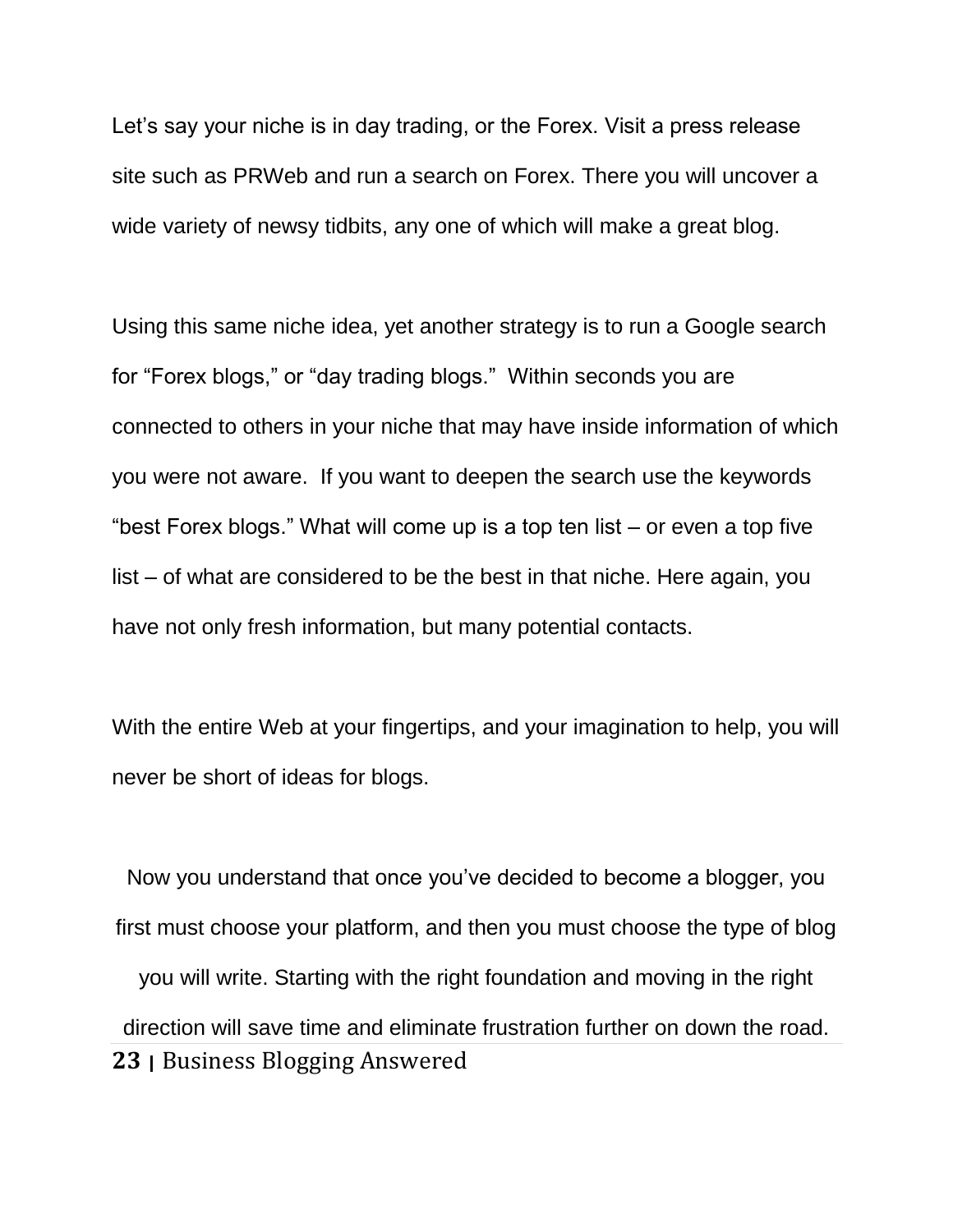# **Chapter 3: "I Don't Have Time (or Skills) to Blog"**

All of this sounds fine, well and good, you may be thinking, but you simply don't have the time to write and maintain a blog site. Or you may have time, but your eyes roll back in your head at the thought of having to write *anything,* let alone two or three blogs a week.

The good news is, you can still create an effective blog site. Let's look at how that can come about.

# **Take Advantage of Private Label Rights (PLR) Material**

Private label rights (PLR) materials refer to content that you can purchase for a nominal fee. Sites that offer such materials are abundant – simply run a search to locate the best ones. Most of these sites are indexed according to subject matter. The materials will include a wide variety of articles and ebooks on many different subjects.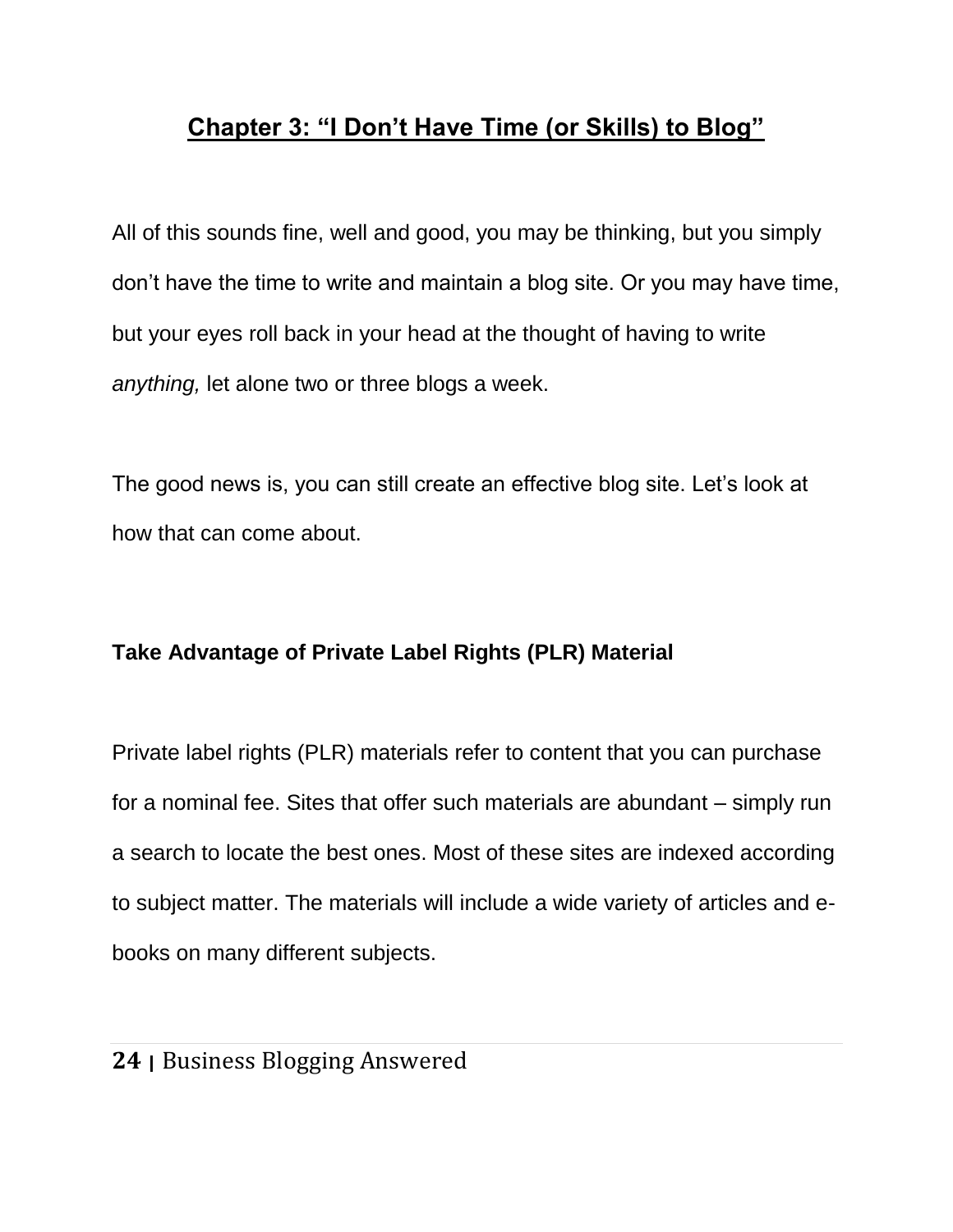Because you have purchased them they now belong to you. You can edit them, combine them, add to them, and edit them for your particular niche. These can then be posted to your blog site with no need to credit anyone else. This type of service is an amazing time saver and can help you build up your blog site quickly.

These sites vary in payment options. Some are by monthly payments which include a daily maximum number of articles you can download. Others charge by packs of articles. Choose the one that will best serve your needs and get busy turning out your blogs.

### **Guest blogging**

Another way to add to your site without much work on your part is to accept the work of guest bloggers. This is a technique that is mutually beneficial to both parties.

**25 <sup>|</sup>**Business Blogging Answered Your first step will be to create guidelines to keep from attracting low-quality blogs that could work against you. Your guidelines may include your right to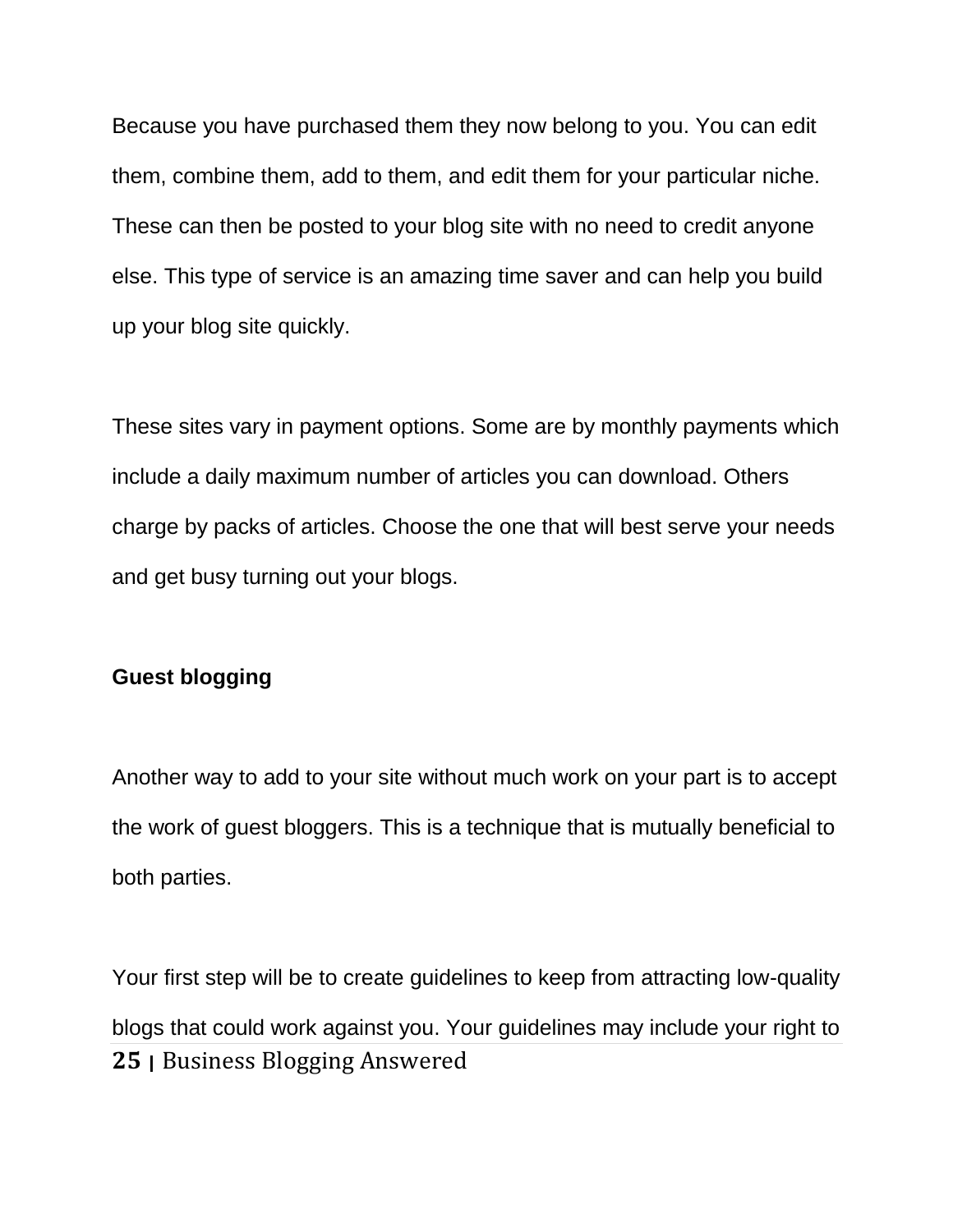refuse certain submissions, topics that you will accept, taboos that you adhere to on your site, and possibly even word length. Make your guidelines fit your style of blog.

There are sites that work as a clearing house where you can find fellow bloggers who are eager to share their expertise – and their byline. One example is [http://myblogguest.com/.](http://myblogguest.com/) When your guests' submissions appear on your site, links and backlinks are introduced to your site which work to increase rankings. Your guests will no doubt repost the link to their social media sites, which again builds your exposure.

Refer back to Chapter 2 for ideas of how to discover other highly respected bloggers in your niche. Guest blogging can be an enjoyable way to meet others within your niche and to share aspirations and information.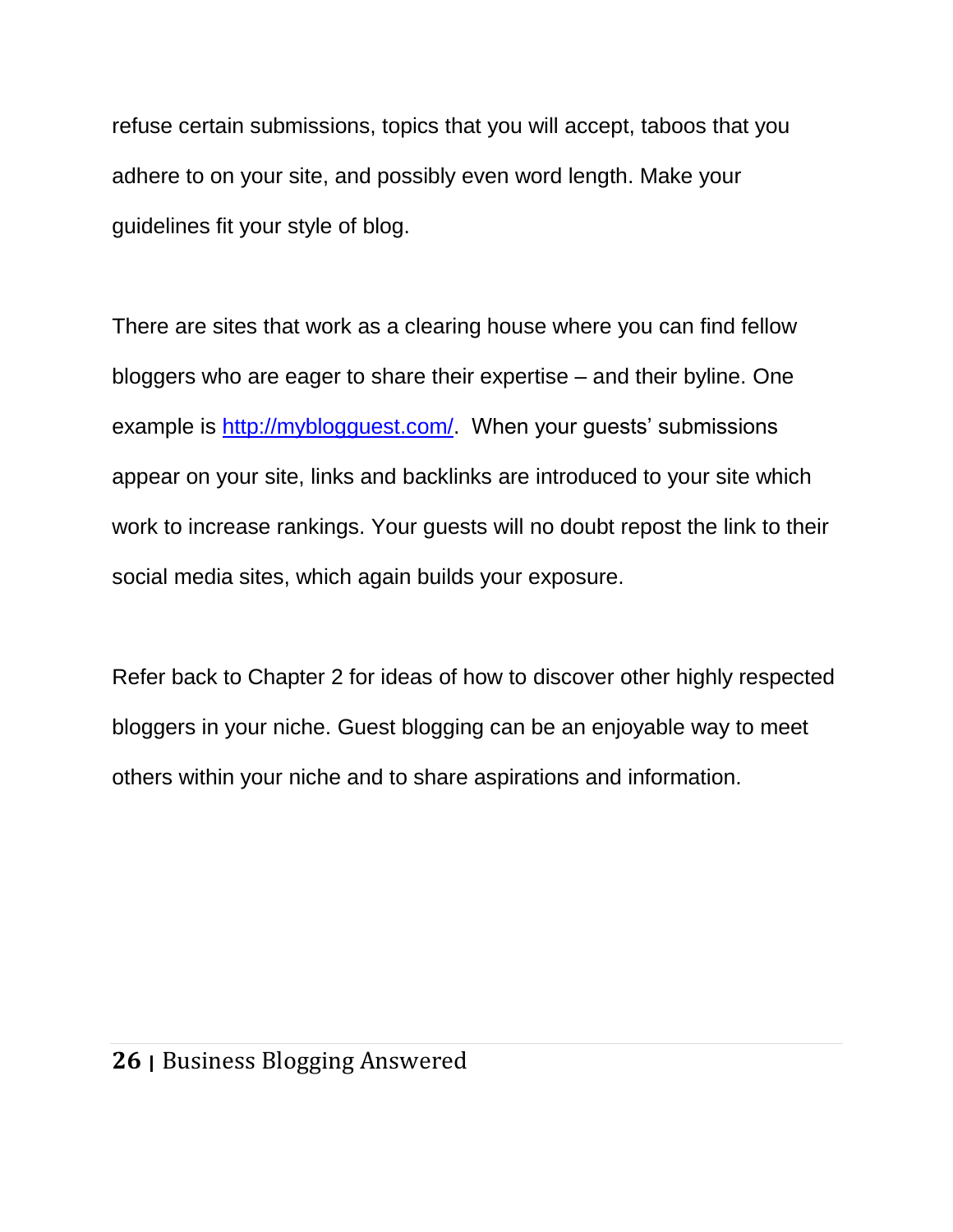## **Contract Out the Work**

If you have the resources, it's a great business tactic to hire ghostwriters to write blogs for you on a regular basis. Several sites offer a wide range of contractors who stand ready to bid on your job proposal. The top three are:

- Elance.com
- Guru.com
- Fiverr.com

Hiring outside of these types of structured environments can be a bit risky. The three market-centers listed here will clearly present the candidates' level of expertise as well as feedback from those who have hired them previously. That way you are assured of working with an experienced writer.

The key to quickly finding the provider that fits your needs is to write a post that is clear, adding as many details as possible. If you have a strict budget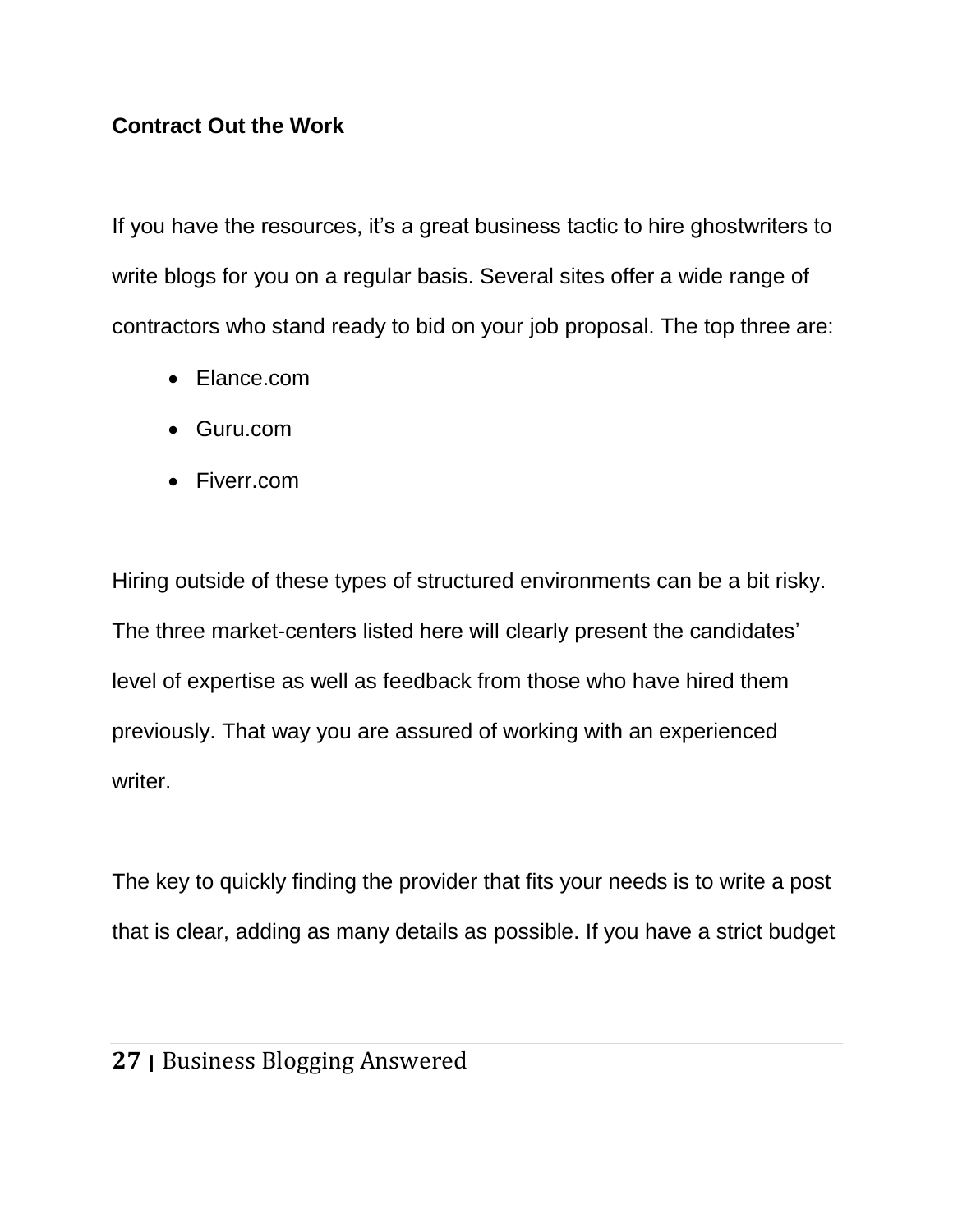in mind, state that. Also include your desire lengths – some blogs are 1,000 words, others are as short as 250 words. Writers will bid accordingly. Keep in mind that you can combine PLR purchases with hiring a ghostwriter. Purchase a pack of PLR articles and hire a writer to change out the content to make it more personal, adding your name, your business, and your links.

Just because you are lacking time or expertise to maintain a blog site, don't let that stop you. From the information presented in this chapter you have learned that many techniques exist to override any and all limitations.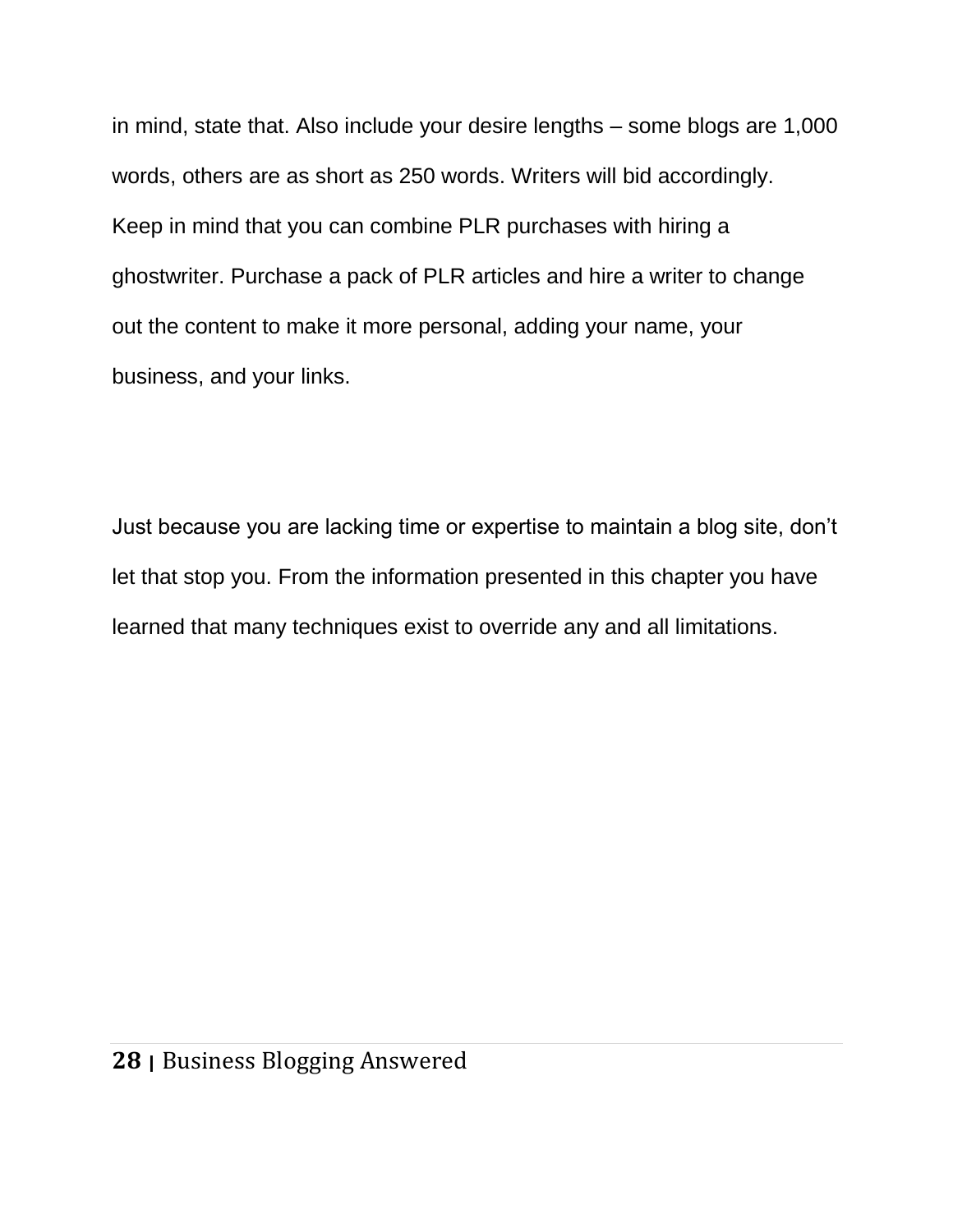# **Chapter 4: "What the Heck's a Plugin? Do I Really Need Them?**

# **What's a WordPress Plugin?**

In Chapter 2, the difference between WordPress.com and WordPress.org was explained. You will remember that the latter is owned by you and can be customized. This means you can utilize the full range of their wide array of what are known as *plugins.* Because of that, it makes WordPress.org the better choice of the two.

Basically, a WordPress plugin helps you to manage your blog content. For instance one of the more common plugins is Akismet which is a spam filtering service created by [Automattic,](http://automattic.com/) the corporation behind WordPress. First released in 2005, Akismet works to filter link spam from blog comments.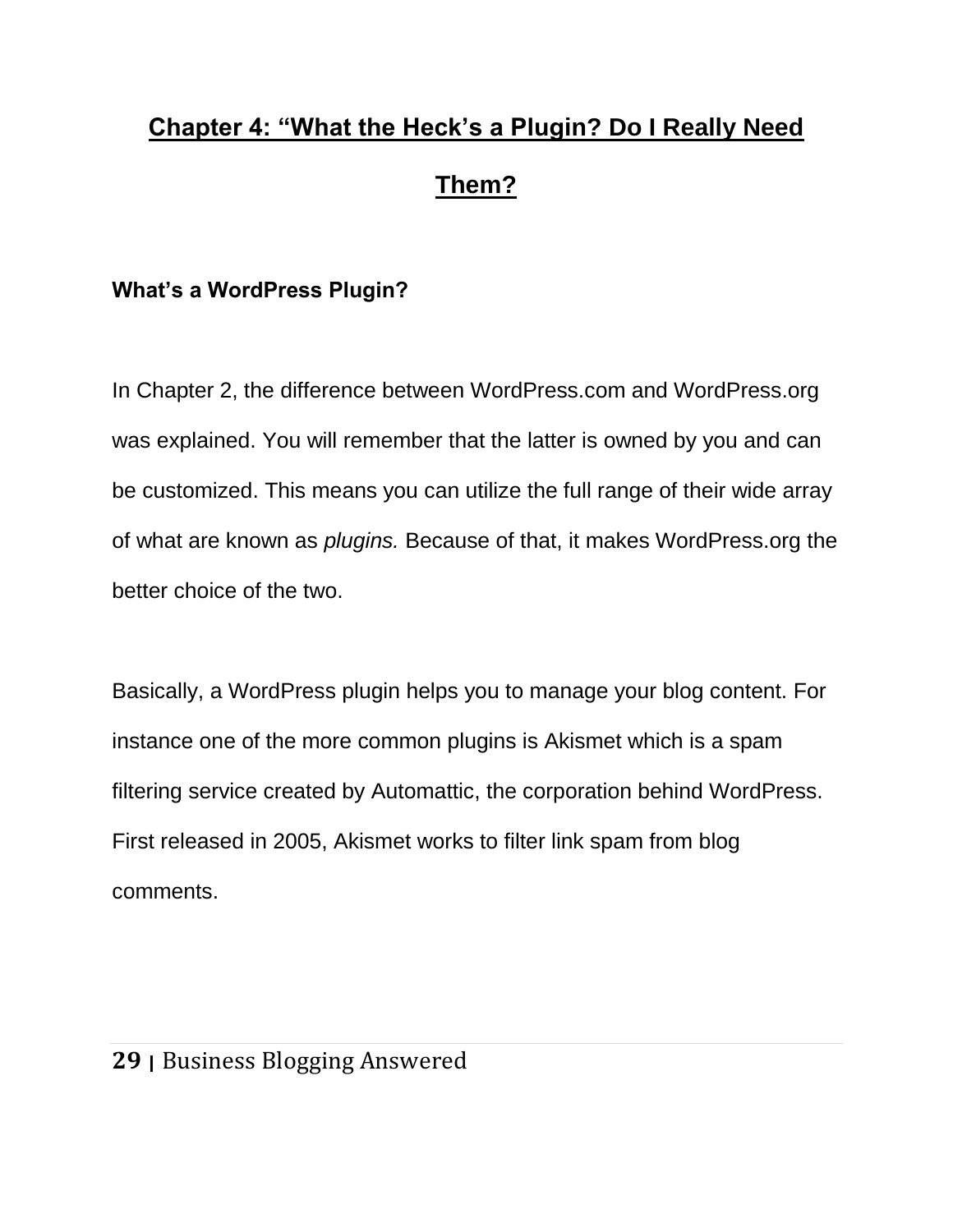While Akismet is shown as a default plugin for WordPress, steps are still required to activate it. This involves a simple walk-through shown on your WordPress dashboard.

# **WordPress SEO by Yoast**

Yet another plugin that bears mentioning is WordPress SEO by Yoast. This is because, as has been mentioned, search engine optimization is crucial in increasing rankings. This plugin offers such helps as a snippet preview and page analysis functionality that helps you optimize your page's content, images titles, and meta descriptions. It also includes XML sitemaps, and many other optimization options. Basically, it looks at the URL, title, description, content, and more to make sure your post has a clear SEO focus.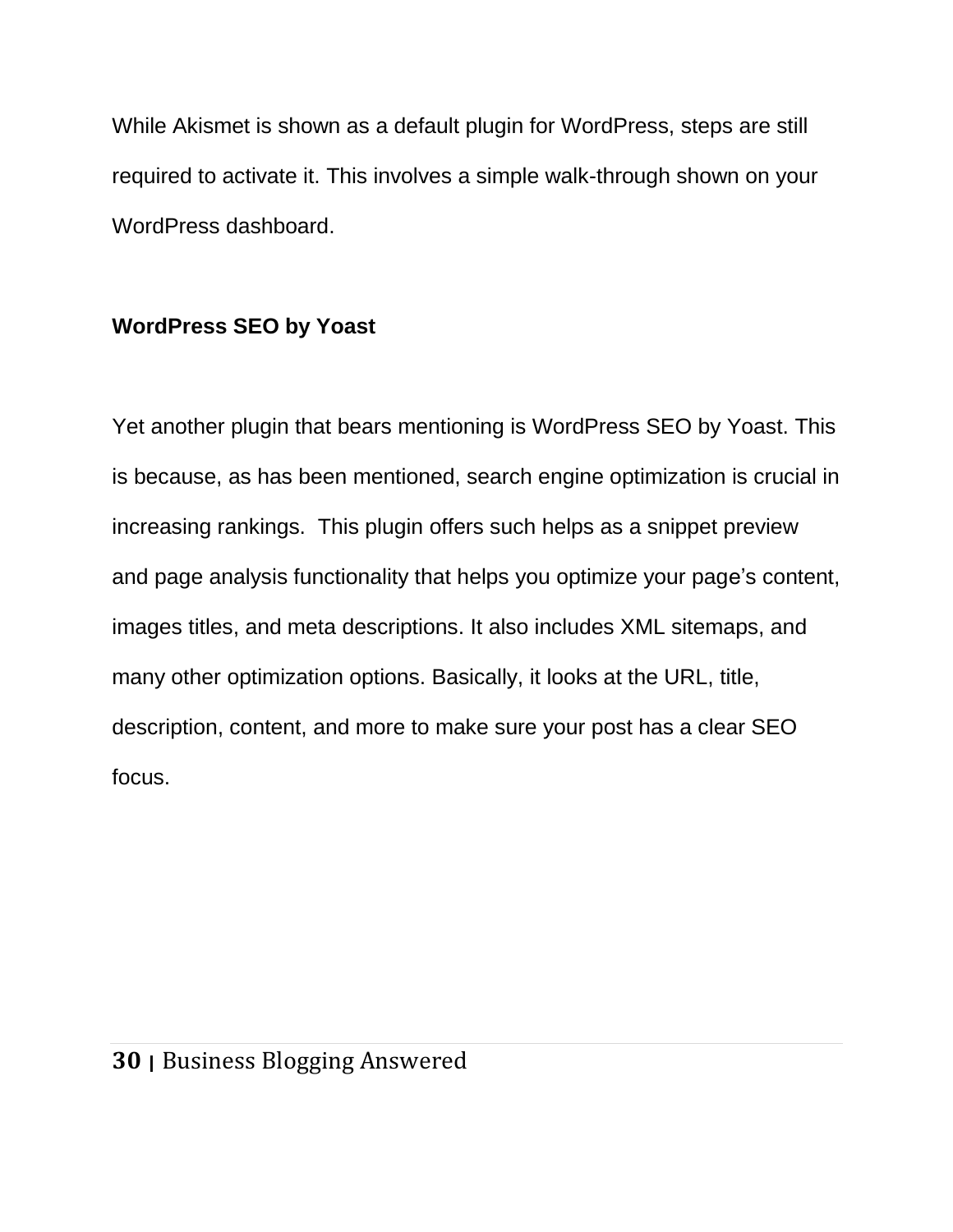### **W3 Total Cache**

When thinking about SEO rankings, did you know that page speed is factored in to the equation? In other words, the longer it takes your blog page to load, the lower your ranking. A plugin called W3 Total Cache can help with this dilemma since it greatly increases page speed.

#### **Keep it Simple**

Other plugins are revealed when you select the "new" icon on your dashboard. When this list first appears it can become quite overwhelming. How will you ever know which ones to install and which ones to ignore? The best advice is to go slow and keep it simple.

Much will depend on whether you are building your own site, or if you have contracted with a professional to set it up. If you are doing the work on your own, definitely begin with just a few plugins. By doing a little research on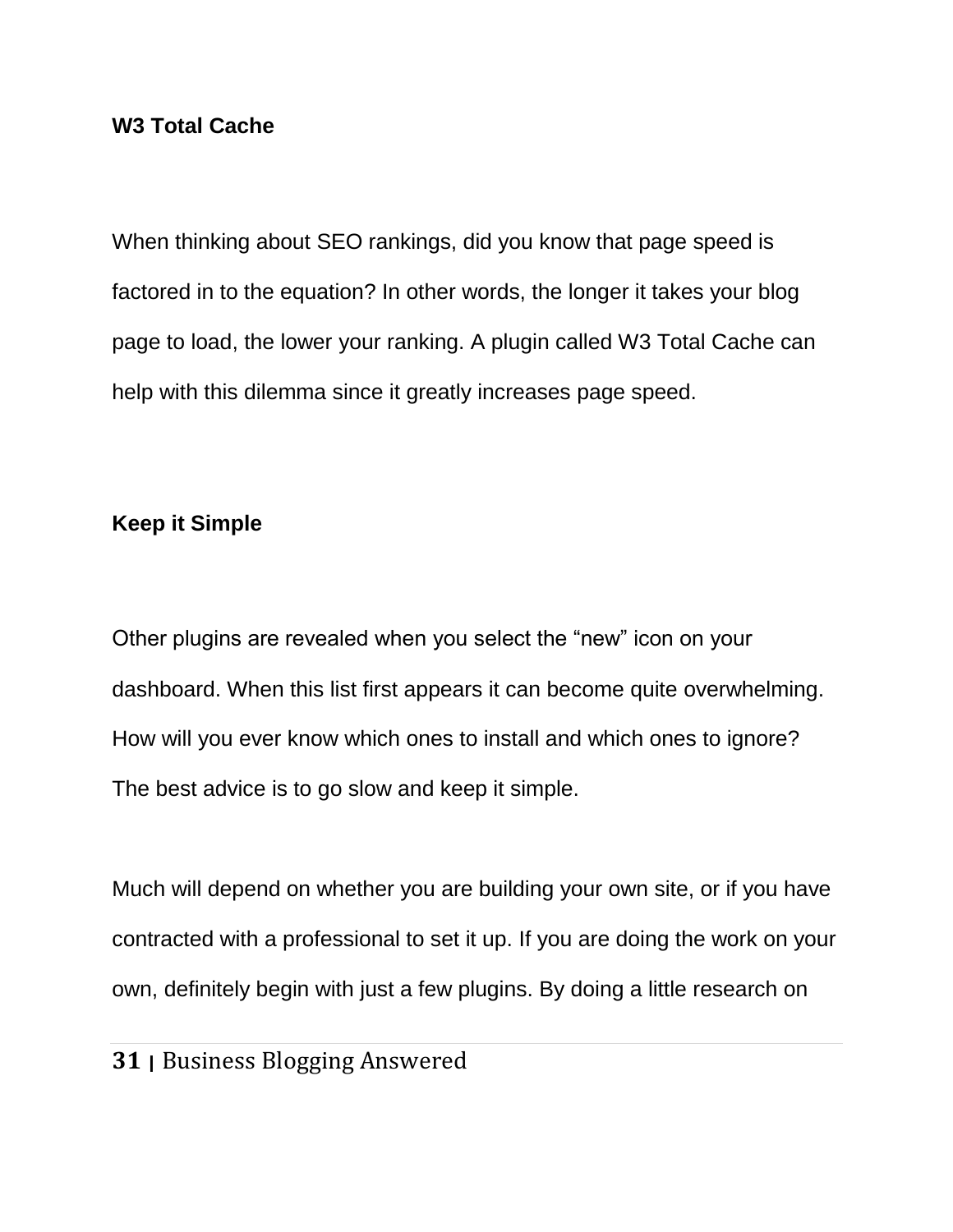the Web, you will quickly learn from others which plugins are the most important and most beneficial. Test how they perform for you before adding others.

On the other hand if a tech person is creating your site, that person will have more insight as to which ones and how many will be necessary for your needs. But even the most knowledgeable tech person will no doubt advise you to go easy on plugins. More is not always better. While all the bells and whistles can be enticing, in the end you want only what will help build your business.

If plugins are new to you, realize the learning curve to include them is not steep. Installing plugins to make the most of your WordPress blog site is simply a matter of choosing the ones that are right for your site and then following the simple directions to install them.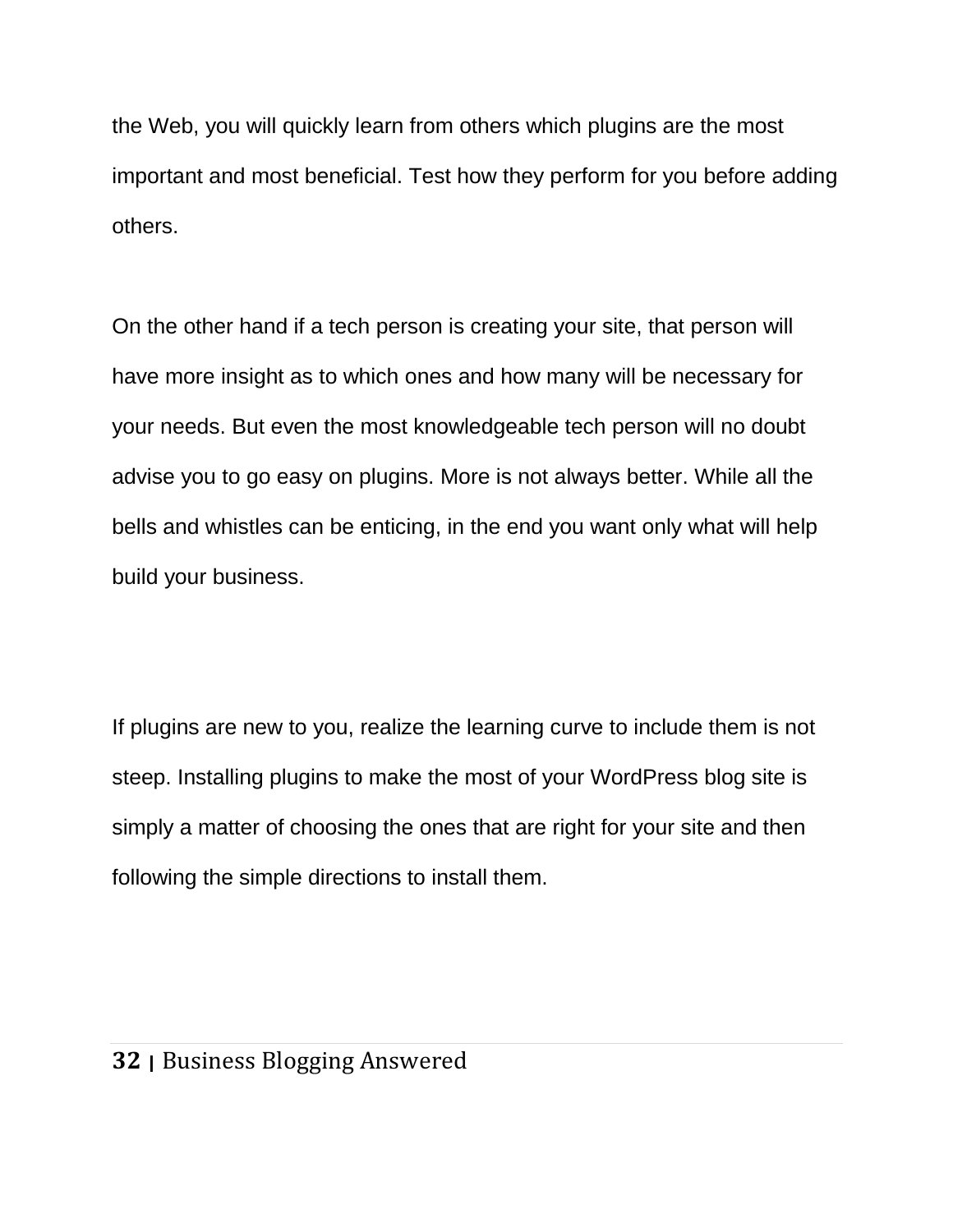# **Chapter 5: "How Will I Build a Following With my Blog?"**

Now we come to the most important point and that is building a following. Who wants to spend hours and hours at the keyboard creating content – or spending cash to create content for you – and no one comes to pay a visit at your site? Our lives are busy enough without spinning our wheels creating something that ends up a in the *stuck* position.

# **No Secret Formula**

When it comes to building a following the first thing to understand is that no one (read that *no one*) holds the secret formula for blog success. That secret formula simply doesn't exist. Many various aspects go into creating a successful blog that will build a following. Some have already been discussed in this book.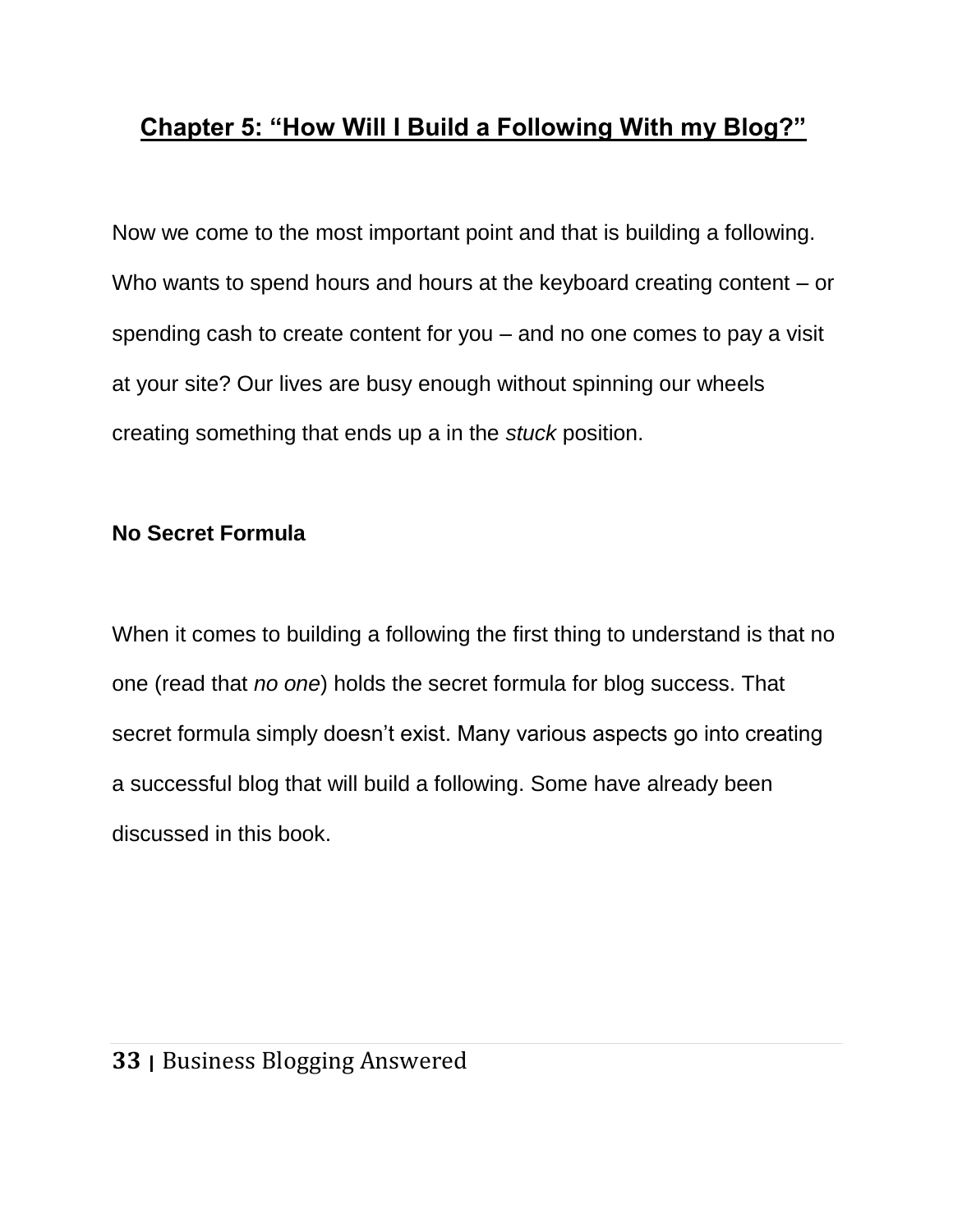The second thing to understand is that building your following is not an overnight venture. In our *instant* society, we want to see fast results, but fast results aren't always the best results. Build slowly; build effectively. Re-visit the objectives you laid out in Chapter 2. Be certain that you have the desired outcome of your blog site well in mind. What will it take to get from here to there? What are you willing to invest in time and money?

### **Correct Grammar and Punctuation**

So writing, grammar, and language arts were not your best subjects in school; so you can never remember when to use *its* or *it's,* when to use *your* or *you're, when to use whose* or *who's;* do you know someone who does know? In your circle of acquaintances perhaps there is an editor, or English teacher who would agree to go over your blogs before you hit the "publish" button. While we can all agree that grammar is not always high on the priority list of web content, you still owe it to your readers and site visitors to be as professional as you possibly can. There's no excuse for careless, sloppy writing.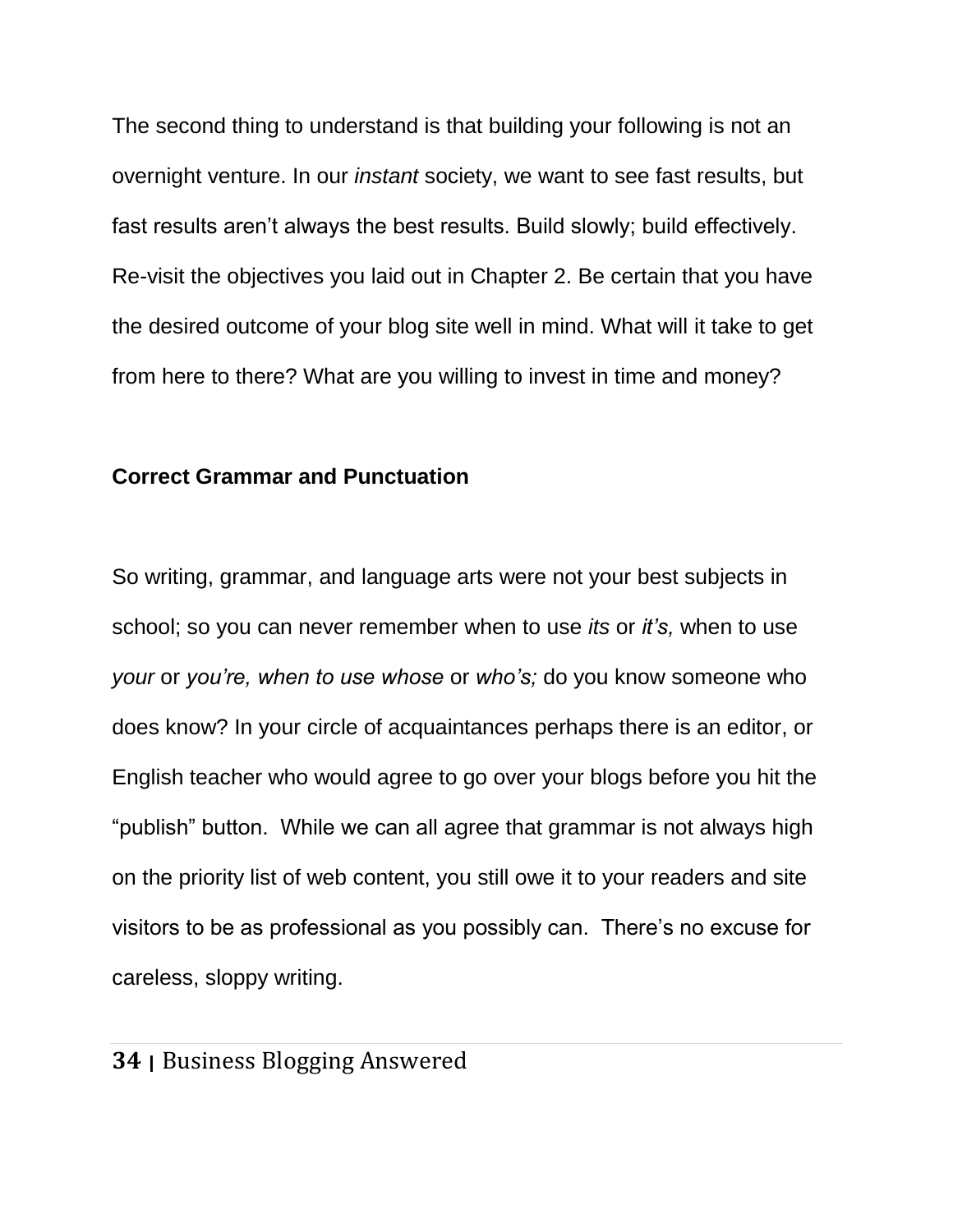### **Build Your Online Personal Brand**

It was mentioned previously that people do business with people they *know, trust* and *like.* One of the best and easiest ways to gain this trust is revealing your personality through your blog. Let your followers know who you are, where you come from, why you care about them, why you care about the subject at hand.

If you are a blog follower, stop a minute and ask yourself why it is you follow a particular blog. Realize there has to be an element of trust to cause you to spend the time and effort to follow someone. What are they offering that fills a need in your life? Now translate those qualifications over to your own blog and make them work for you.

Let who you are shine out through the information that is presented and you are well on your way to establishing yourself as a blogger *to be followed.* 

# **35 <sup>|</sup>**Business Blogging Answered **Invite Guest Bloggers to Increase Exposure**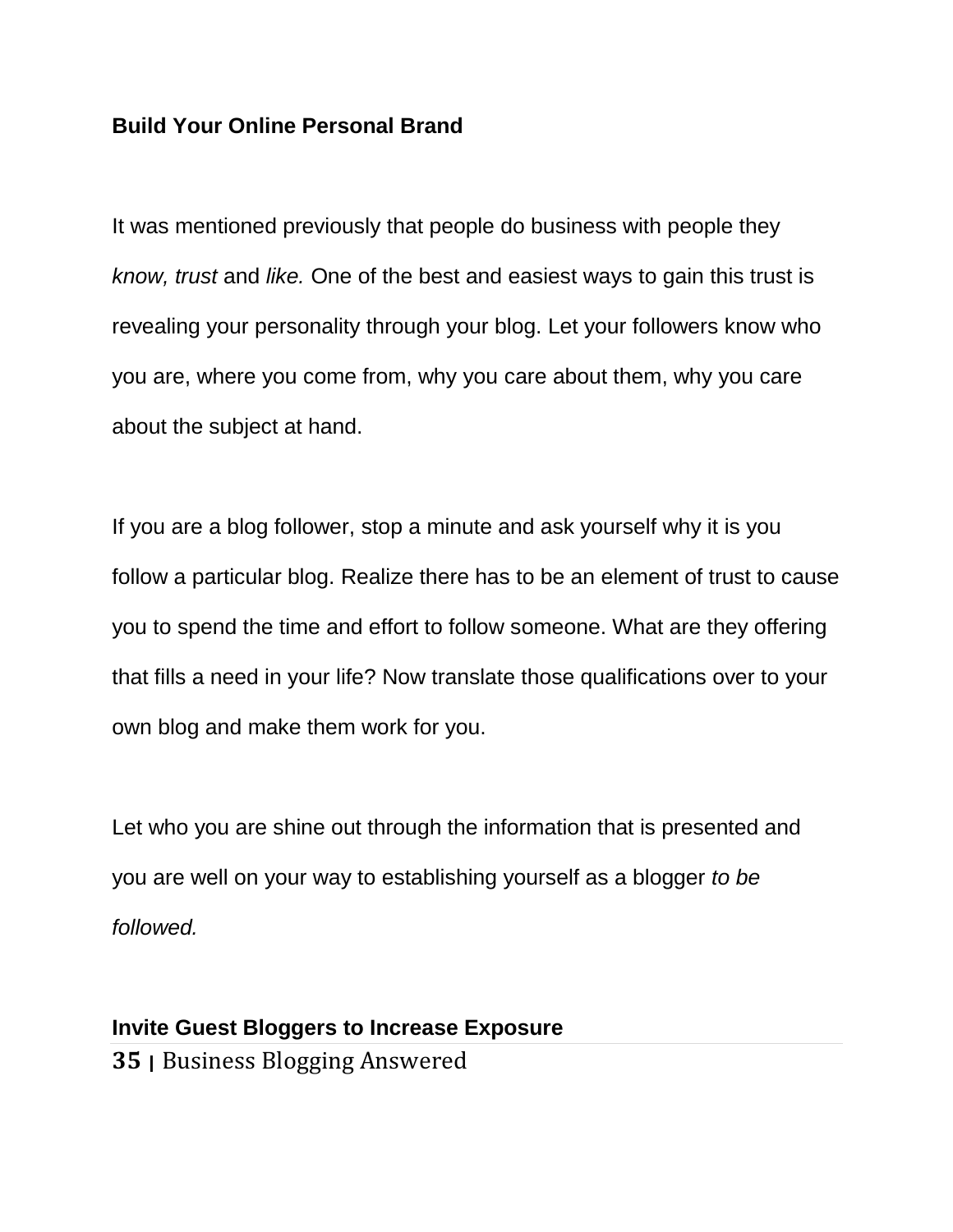Guest blogging was discussed in Chapter 3 as a way to more easily add content. This is also a great way to increase your online exposure. One part of this exchange of guest blogging is to invite others to submit blogs for your site.

The other side is to *become* a guest blogger yourself. This means all the readers of that particular blog (which for some sites may number in the thousands), have now read your blog and have become acquainted with your name and your business. Such exposure is not only free but is highly effective.

# **Link to Your Website and All Social Media Sites (FaceBook, Twitter, Etc.)**

Yet another way to increase exposure of your blog site is to create a special link to your business website. Also vice versa – have a link on your website that features your blog site. They need to always be interactive.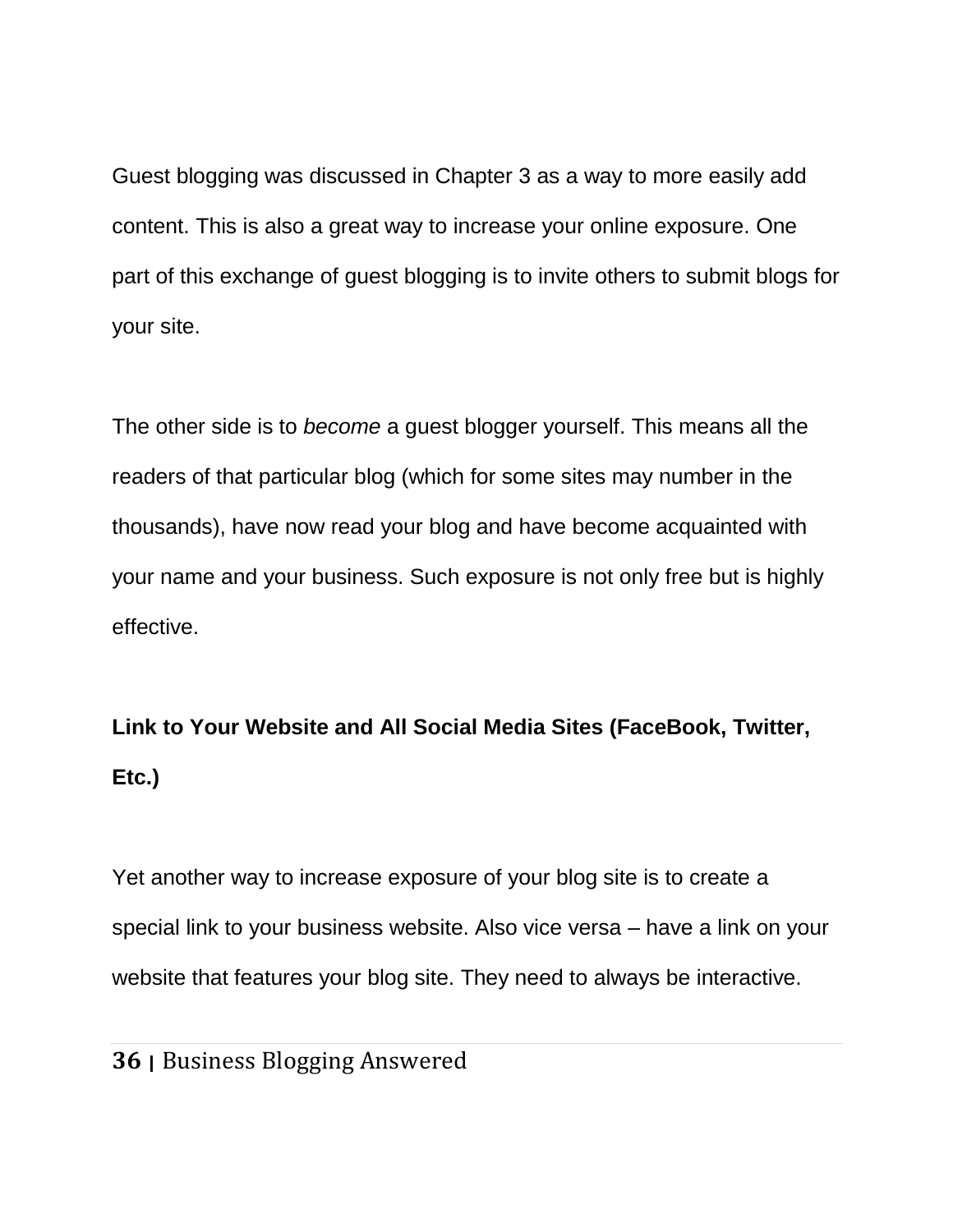Now mix in your other social media sites such as FaceBook and Twitter. While this may appear to be a lot of busy work, these can be set up to automatically link at the time you publish the most recent blog. No extra work at all; just clicking all the right icons.

### **Always Provide Value-Laden Content**

One would think this point about providing value-laden content would go without saying. However, as basic as it seems to be, blogs can still be found on the Internet that contains nothing but boring drivel. Instead of drawing followers, it repels them. It's such a counter-productive practice, one wonders why they even bother with a blog site at all. As mentioned previously, building slowly but effectively is the key. Quality trumps quantity every time.

The information you present should be relevant. Connect with your readers by providing them with information they can readily relate to. Beware of using outdated facts and data.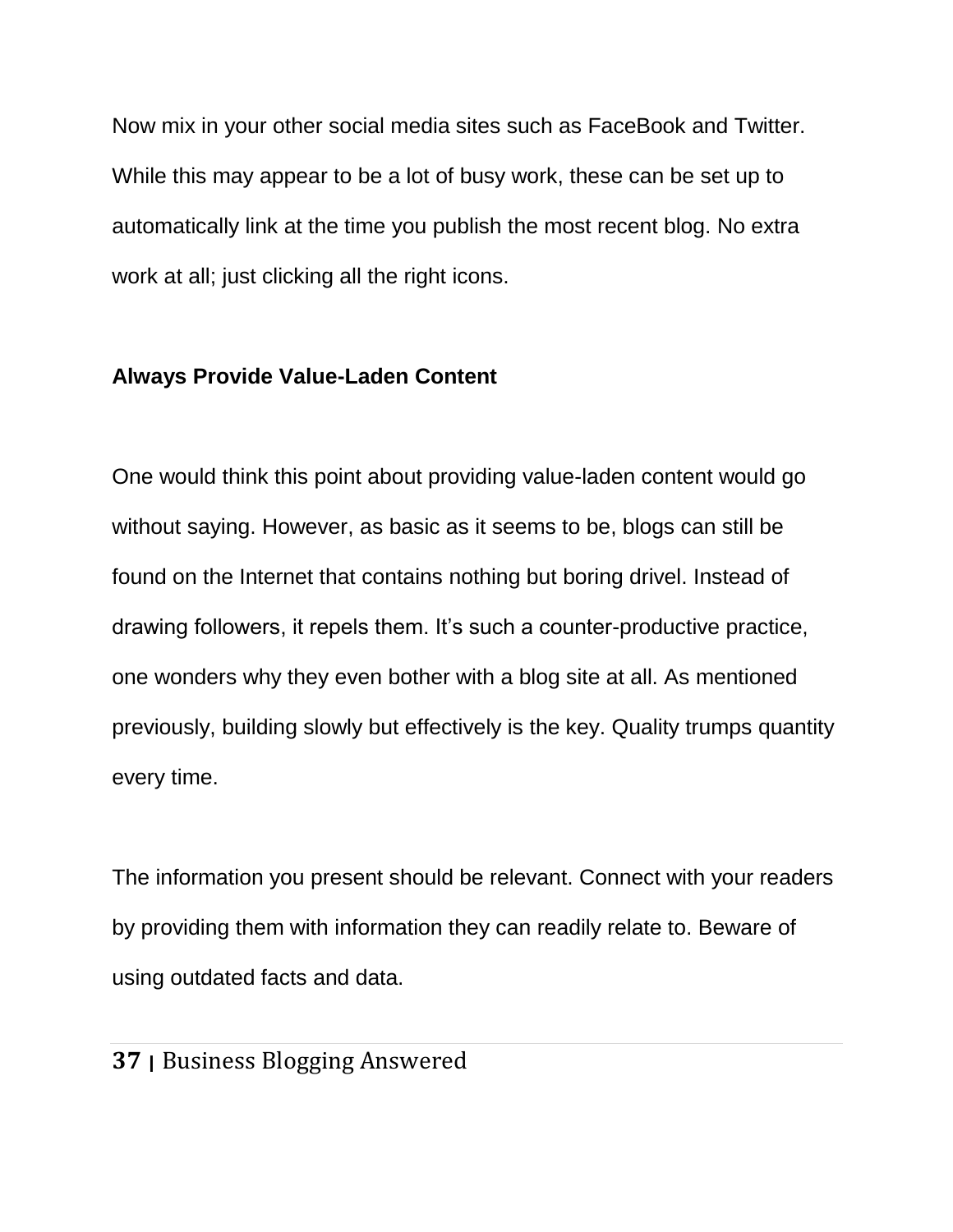Carefully choose your content. Respect your readers and determine to offer only the best information possible on your blog. Keep them coming back for more of your unique and helpful information.

### **Use Polls, Surveys for Interaction**

Be creative in techniques that will hold your readers on the page after they arrive. The more involved they become the more likely they will be to return. Creating a poll and then displaying the polling results is one surefire way to involve visitors. Plus, it allows them to interact with one another. They will be curious to know how others weigh in on the question(s) the poll presents.

A survey is another idea to involve a visitor. Your survey questions prove to your visitor that you are interested in that person's thoughts, ideas, and reactions. You might want to present a survey asking your visitors what they would like to see addressed in your blogs. This kind of response can be of great value to the healthy growth of your blog site. And it provides yet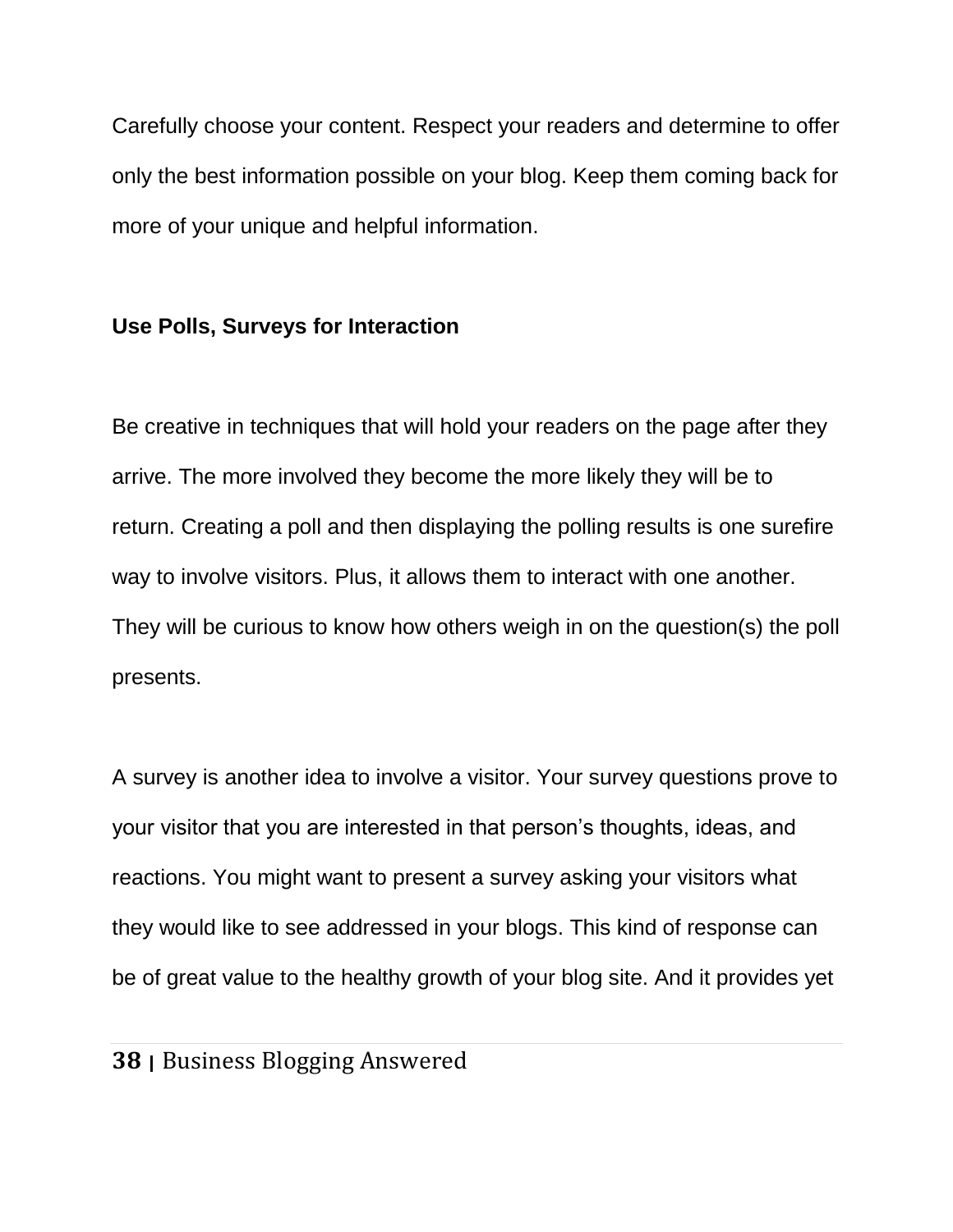another way to build the needed rapport between you and the visitors that come to your blog site.

### **Allow for Comments Then Answer the Comments**

Most blogging platforms give you the choice of whether or not you will allow visitors to comment. Some bloggers turn this off due to fear of spam. In Chapter 4 the WordPress plugin, Akismet, was introduced. This particular plugin is great for weeding out spam, so that need no longer be an issue that might keep you from accepting comments.

Comments that appear on your blog page can be pure gold as it gives you the pulse of your readers. You learn what they are thinking about various matters. Put this information to use as you move forward. Just as important as receiving comments is taking the time to answer them. When someone cares enough to take the time to leave a comment, they want to be recognized. Acknowledge them; answer their comments; thank them. This is exactly the interaction you are striving for so don't waste it.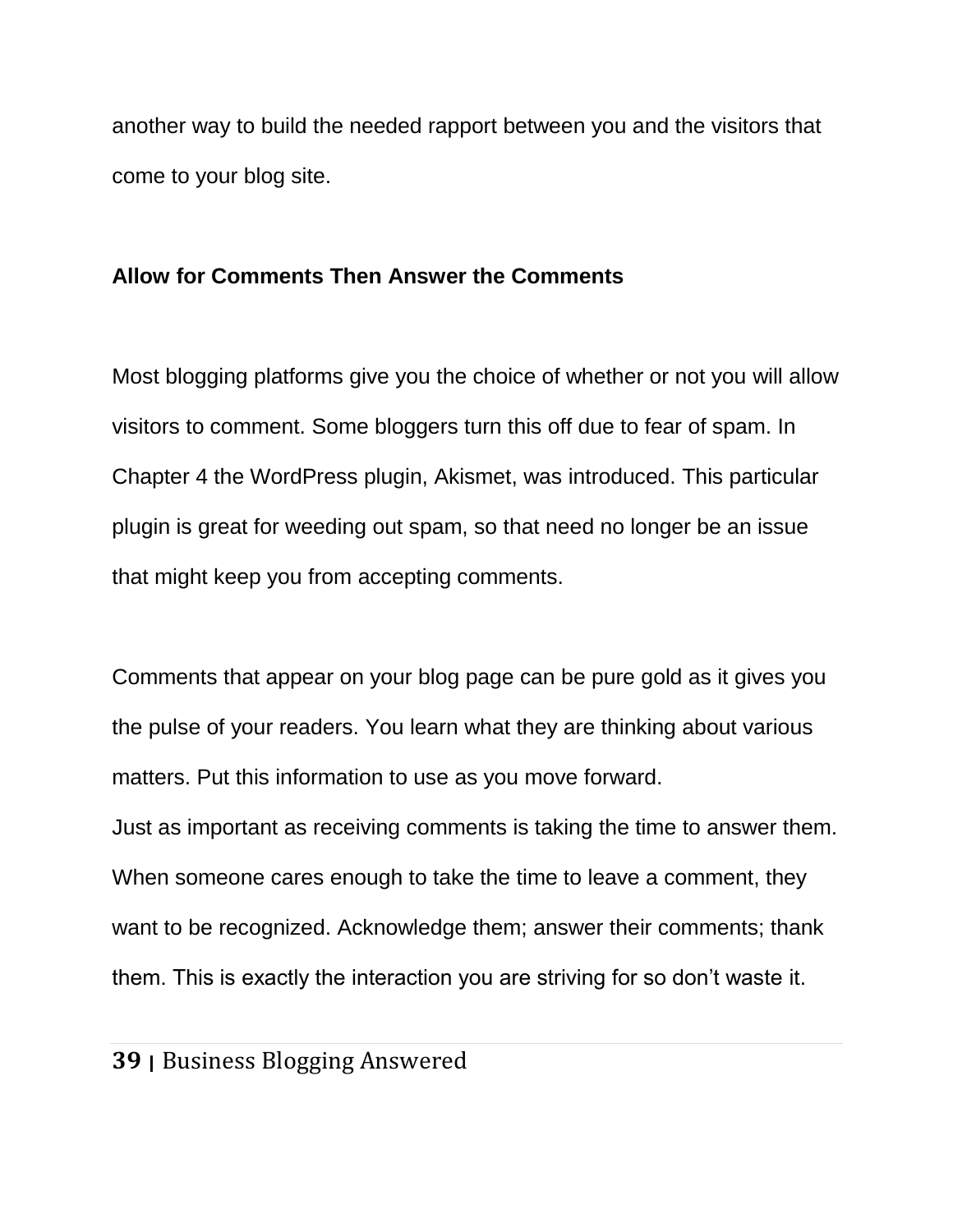#### **Be Consistent**

It's better not to start a blog at all than to start one and quit. Or to repeatedly start and stop. Lack of consistency shows you in a bad light. You come off as an unreliable, or unpredictable, person.

Set your own pace. If all you can manage are two blogs a week, then go for that as a goal. If you manage to write three or fall back to only one, that is still relatively consistent. That's better than starting off with five a week because you are exuberant and excited about getting underway – only to crash within a few weeks and the output is reduced to one or two a week. Set reasonable goals and stick with them. This will be much easier if you are contracting the writing to be done for you, but that may not be possible at the outset. You may be doing all the work yourself until you get the blog off the ground.

**40 <sup>|</sup>**Business Blogging Answered Whether or not you are consistent can be seen at a glance by visitors since your blog history is displayed on your blog site. The larger the archives file, the more credible you appear to be. If you begin now with creating even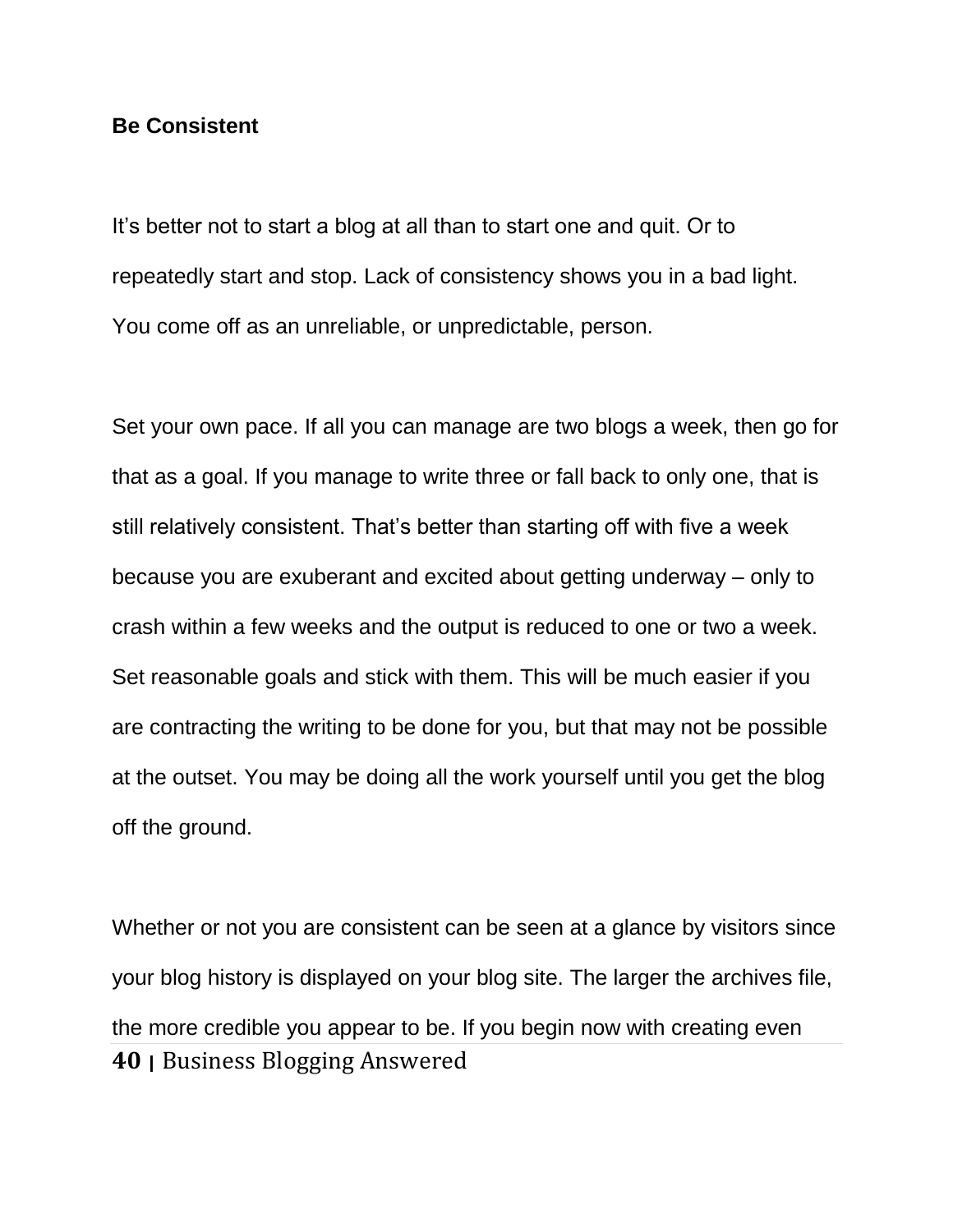two blogs a week, think of the size of your archive file in six months to a year. Add to that a number of guest blogs and it will grow even more quickly.

### **Schedule Posts into the Future**

If you are not familiar with the dashboard of a blog platform such as Blogger or WordPress, you may be unaware that you can schedule posts into the future. This is a wonderful feature since some weeks you may be super busy and have no time to write a blog, but the next week you could turn out eight or ten.

After you write the blog on your site, you have a choice – rather than hitting the "publish" icon, you can opt to edit the publishing time and date. Now if you have written several blogs, all can be posted to the site and scheduled days and weeks into the future. This is also great if you have contracted a freelance writer to write a set of blogs. All can be posted at once and scheduled in the weeks to come.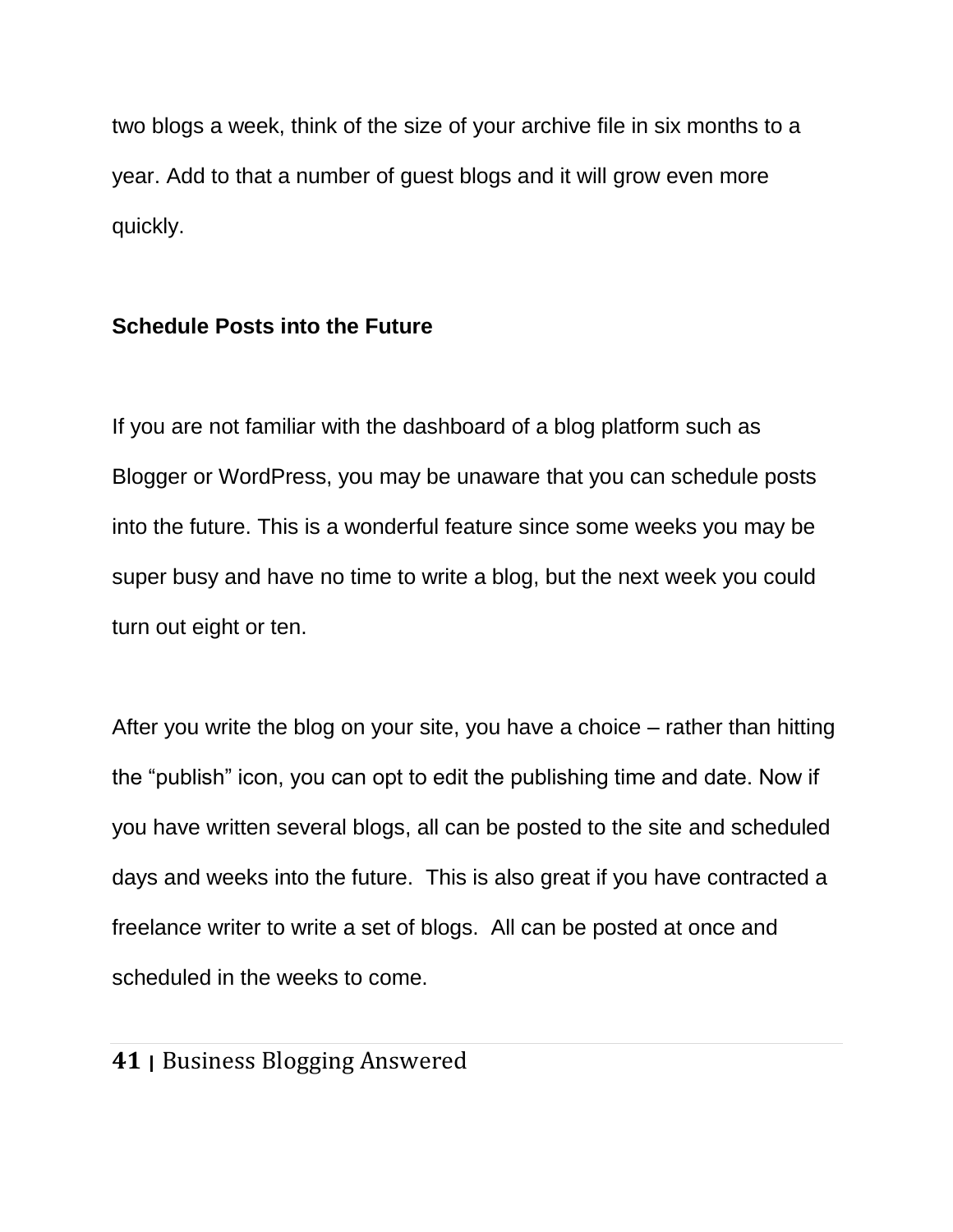### **Write a Book**

After six months to a year of writing consistent blogs full of good content, believe it or not, you will have enough material to formulate into a book. Many bloggers have done exactly that. If you possess the writing skills, you can put it together yourself. If not return to the outsource sites mentioned previously:

- [http://elance.com](http://elance.com/)
- [http://guru.com](http://guru.com/)
- [http://fiverr.com](http://fiverr.com/)

Here you can post your project expressing the need for a ghostwriter to create a book from your blog posts. From there, it's easy enough these days to list your book on Amazon.com, or you can sell the book from your website or your blog site. This provides yet another way to monetize your blog. Or use your book as a giveaway incentive to attract even more followers. Writing your own book is definitely a win-win situation.